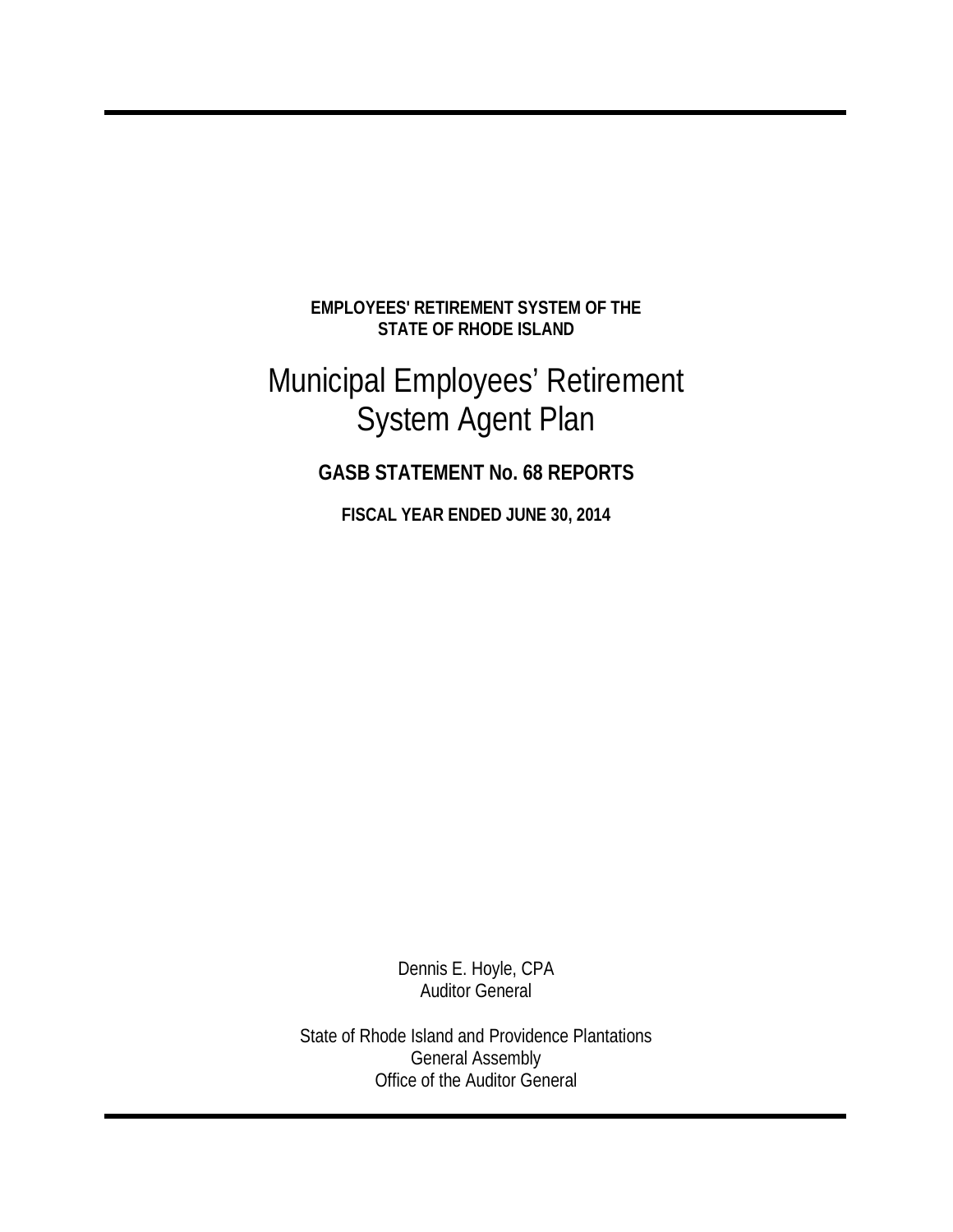

Office of the Auditor General

State of Rhode Island and Providence Plantations - General Assembly **Dennis E. Hoyle, CPA - Auditor General**

● *oag.ri.gov* 

86 Weybosset Street · Providence, RI · 02903-2800 tel: 401.222.2435 · fax: 401.222.2111

November 4, 2015

#### JOINT COMMITTEE ON LEGISLATIVE SERVICES:

SPEAKER Nicholas A. Mattiello, Chairman

Senator M. Teresa Paiva Weed Senator Dennis L. Algiere Representative John J. DeSimone Representative Brian C. Newberry

We have completed our audit of the Schedule of Changes in Fiduciary Net Position by Employer - Municipal Employees' Retirement System (MERS) plan for the fiscal year ended June 30, 2014. The Schedule is required for employers participating in the MERS agent defined benefit plan to meet their financial reporting responsibilities under generally accepted accounting principles – specifically the requirements of Governmental Accounting Standards Board Statement No. 68 – *Accounting and Financial Reporting for Pensions.* 

We have also included our report on the MERS plan census data as of June 30, 2013 which was used as the basis for the actuarial valuation of the plan at that date rolled forward to June 30, 2014 – the plan measurement date for fiscal 2015 financial reporting by participating employers in the MERS plan.

Our report is contained herein as outlined in the Table of Contents.

Sincerely,

Dennis E. Hoyle, CPA Auditor General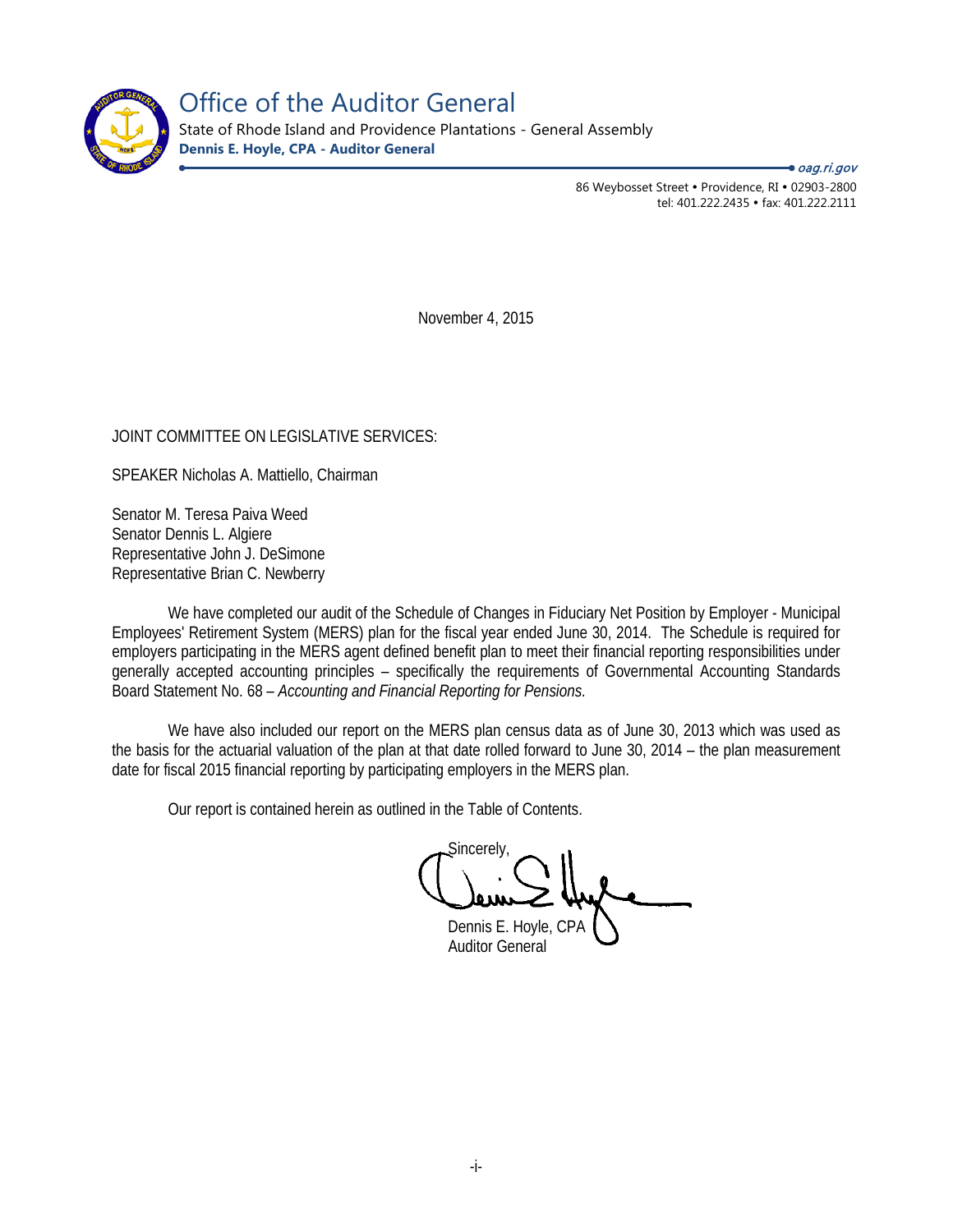# *EMPLOYEES' RETIREMENT SYSTEM OF THE STATE OF RHODE ISLAND Municipal Employees' Retirement System Agent Plan GASB STATEMENT No. 68 REPORTS FISCAL YEAR ENDED JUNE 30, 2014*

#### **TABLE OF CONTENTS**

#### **PAGE**

|      | <b>INTRODUCTION</b>                                                |    |
|------|--------------------------------------------------------------------|----|
| II.  | INDEPENDENT ACCOUNTANT'S REPORT ON PLAN CENSUS DATA                |    |
| III. | INDEPENDENT AUDITOR'S REPORT                                       |    |
| IV.  | SCHEDULE OF CHANGES IN FIDUCIARY NET POSITION BY EMPLOYER          | 6  |
|      | NOTES TO SCHEDULE OF CHANGES IN FIDUCIARY NET POSITION BY EMPLOYER | 22 |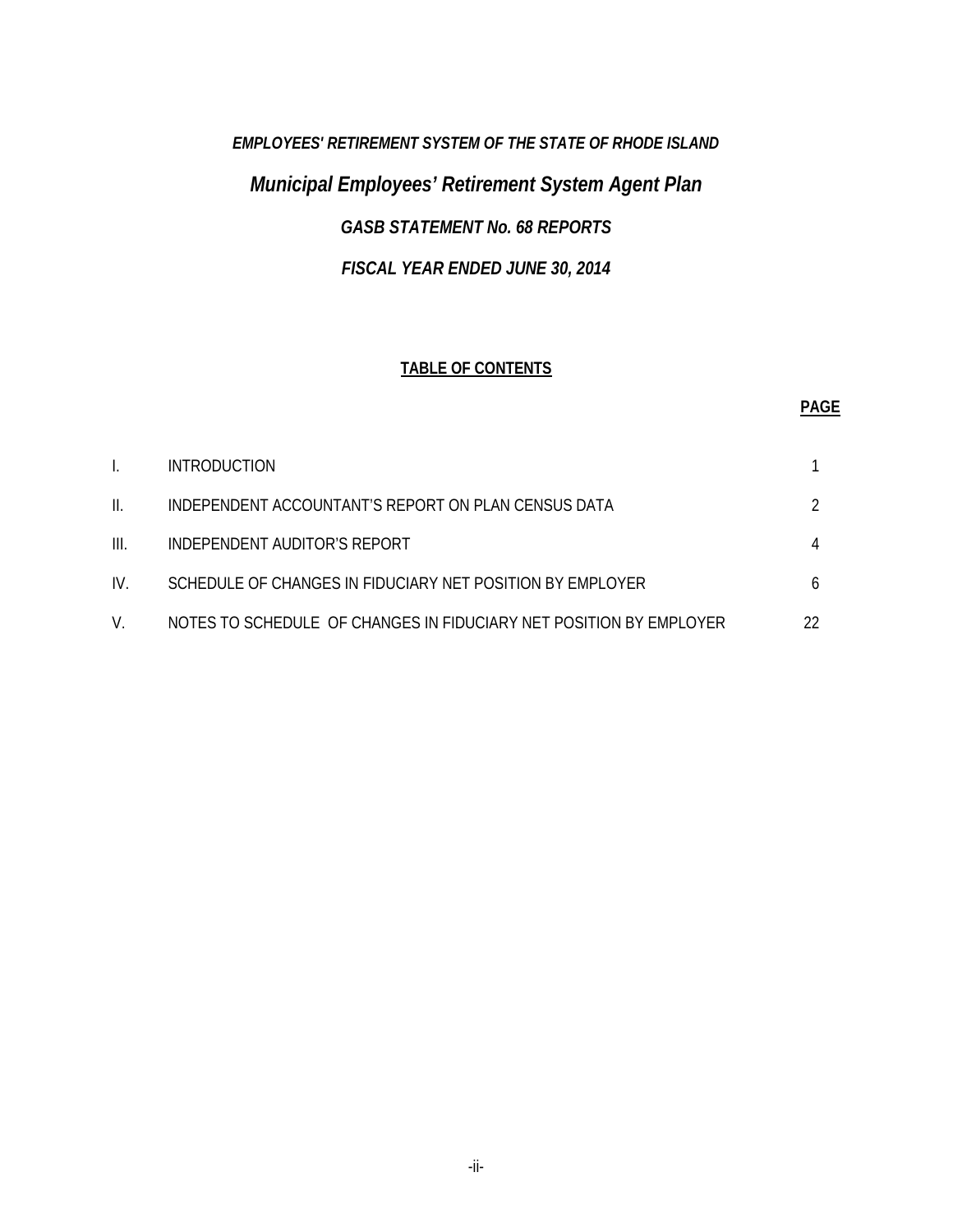# *Municipal Employees' Retirement System Agent Plan GASB STATEMENT No. 68 REPORTS*

#### **INTRODUCTION**

The Municipal Employees' Retirement System (MERS) Plan covers certain employees of municipalities, fire districts, housing authorities, water and sewer districts, and municipal police and fire units that have elected to participate. MERS is an agent plan and accordingly separate actuarial valuations are performed for each employer unit.

We have previously audited the financial statements of the Employees' Retirement System of the State of Rhode Island for the year ended June 30, 2014 which includes the MERS plan financial statements. ERSRI has prepared and we have audited the Schedule of Changes in Fiduciary Net Position by Employer (the Schedule) for the fiscal year ended June 30, 2014. The amounts included in the Schedule are used by the actuary to determine the net pension liability or asset for each MERS participating employer at the June 30, 2014 measurement date.

The net pension liability and other measures for each MERS employer unit have been developed consistent with the requirements of GASB 68 – *Accounting and Financial Reporting for Pensions*. Such amounts are intended for accounting and financial reporting by governments which prepare their financial statements in accordance with generally accepted accounting principles as promulgated by the Governmental Accounting Standards Board. These amounts may and will likely differ from amounts reported in actuarial valuations used to measure actuarially determined contribution amounts consistent with the plan's adopted funding policies.

We have also issued our report on the reliability of the MERS census data at June 30, 2013 used by the actuary to measure the total pension liability for each MERS participating employer. The June 30, 2013 actuarial data, rolled forward to June 30, 2014 was used as the basis for determining the total pension liability at the measurement data (June 30, 2014). Our report on the census data is intended to be used by each participating employer and their auditors in meeting the employer's fiscal 2015 financial reporting requirements.

The System's actuary has provided separately issued actuarial valuation reports to each MERS participating employer which contains the beginning net pension liability (asset), ending net pension liability (asset), pension expense and related deferred inflows and outflows. The employer specific actuarial reports also detail actuarial methods and assumptions used by the actuary in measuring the net pension liability (asset) in accordance with the requirements of GASB Statement No. 68.

This audit report and the actuarial valuation reports provided by the actuary will allow employers participating in the MERS agent plan to meet their financial reporting responsibilities pursuant to GASB Statement No. 68.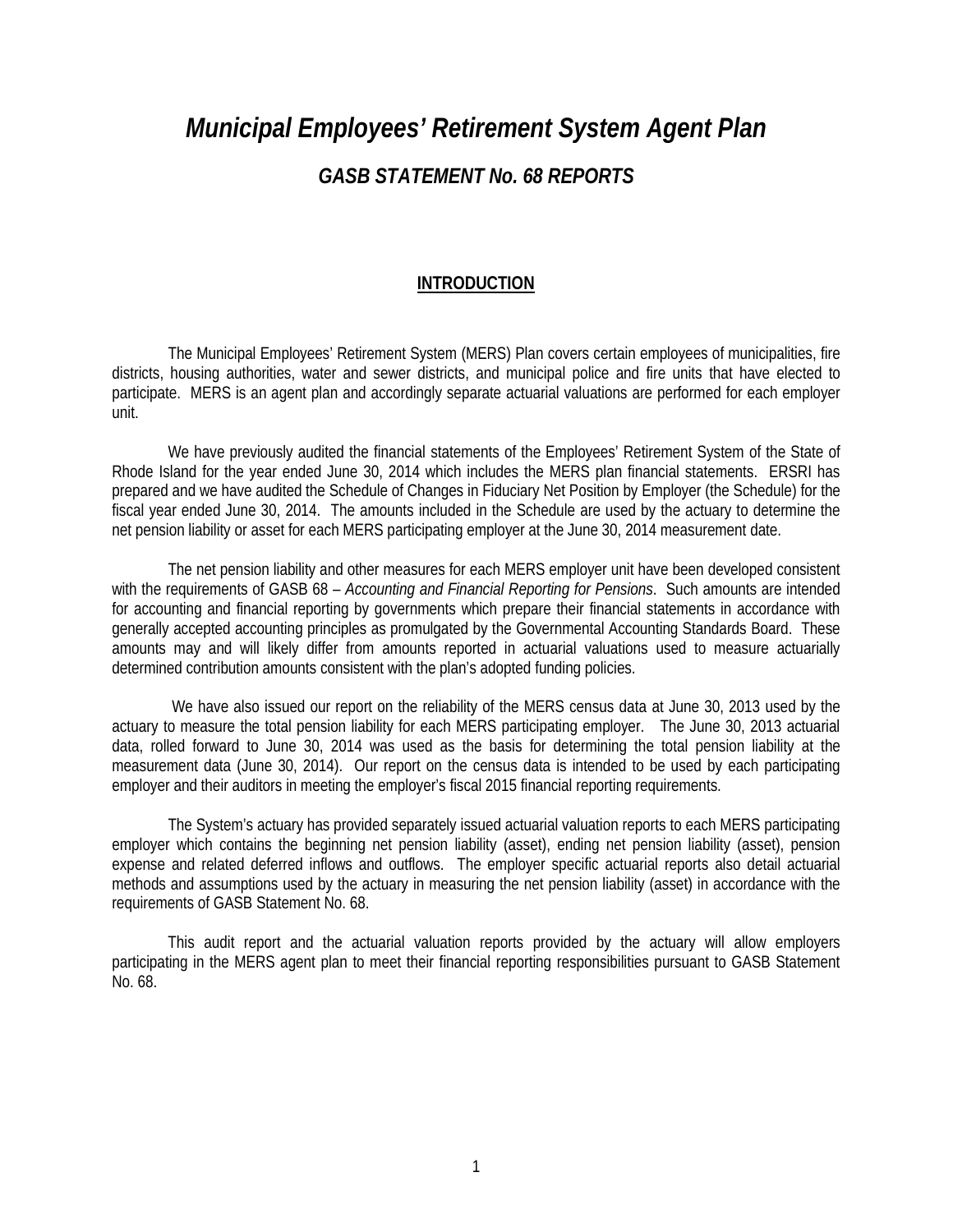

Office of the Auditor General

State of Rhode Island and Providence Plantations - General Assembly **Dennis E. Hoyle, CPA - Auditor General**

> 86 Weybosset Street · Providence, RI · 02903-2800 tel: 401.222.2435 · fax: 401.222.2111 <del>●</del> oaq.ri.gov

#### **INDEPENDENT ACCOUNTANT'S REPORT**

JOINT COMMITTEE ON LEGISLATIVE SERVICES, GENERAL ASSEMBLY STATE OF RHODE ISLAND AND PROVIDENCE PLANTATIONS:

RETIREMENT BOARD OF THE EMPLOYEES' RETIREMENT SYSTEM OF THE STATE OF RHODE ISLAND:

We have examined the Employees' Retirement System of Rhode Island (the System) management assertions related to the census data it maintained for the Municipal Employees' Retirement System (MERS) which was used by the System's actuary to prepare the actuarial valuations as of June 30, 2013 for the employers participating in MERS. The data in the 2013 valuations were rolled-forward to June 30, 2014 and used to prepare the GASB Statement No. 68 Accounting Valuation Reports as of June 30, 2014 for the employers participating in MERS. Management's assertions are:

- 1. The key census data elements as of June 30, 2013 provided by the System to its actuary are complete and accurate based on the accumulation of census data reported by the participating employers for the period July 1, 2012 through June 30, 2013. Key census data elements include: employer code, member name, gender, date of birth, date of hire, years of service, eligible compensation, date of termination, employment status (active, inactive or retired) and employee class (such as general employee, police, fire) and annual benefit payments for retirees as outlined in Title 45 of the General Laws of the State of Rhode Island.
- 2. The census data provided to the actuary as of June 30, 2013 properly reflects benefit provisions in effect through the measurement date of June 30, 2014 as outlined in Rhode Island General Law (RIGL)Title 45.
- 3. The census data provided to the actuary as of June 30, 2013 properly excludes deceased members based on the System's validation of the existence of plan members by cross matching social security numbers of plan members with the Social Security death file maintained by a private vendor (Pension Benefit Information) on a monthly basis for the period July 1, 2012 through June 30, 2013.

The System's management is responsible for the aforementioned census data assertions. Our responsibility is to express an opinion on these assertions based on our examination.

Our examination was conducted in accordance with attestation standards established by the American Institute of Certified Public Accountants and, accordingly, included examining, on a test basis, evidence supporting management's assertions and performing such other procedures as we considered necessary in the circumstances. We believe that our examination provides a reasonable basis for our opinion.

In our opinion, management's assertions referred to above are fairly stated, in all material respects, based on the law governing MERS (RIGL Title 45).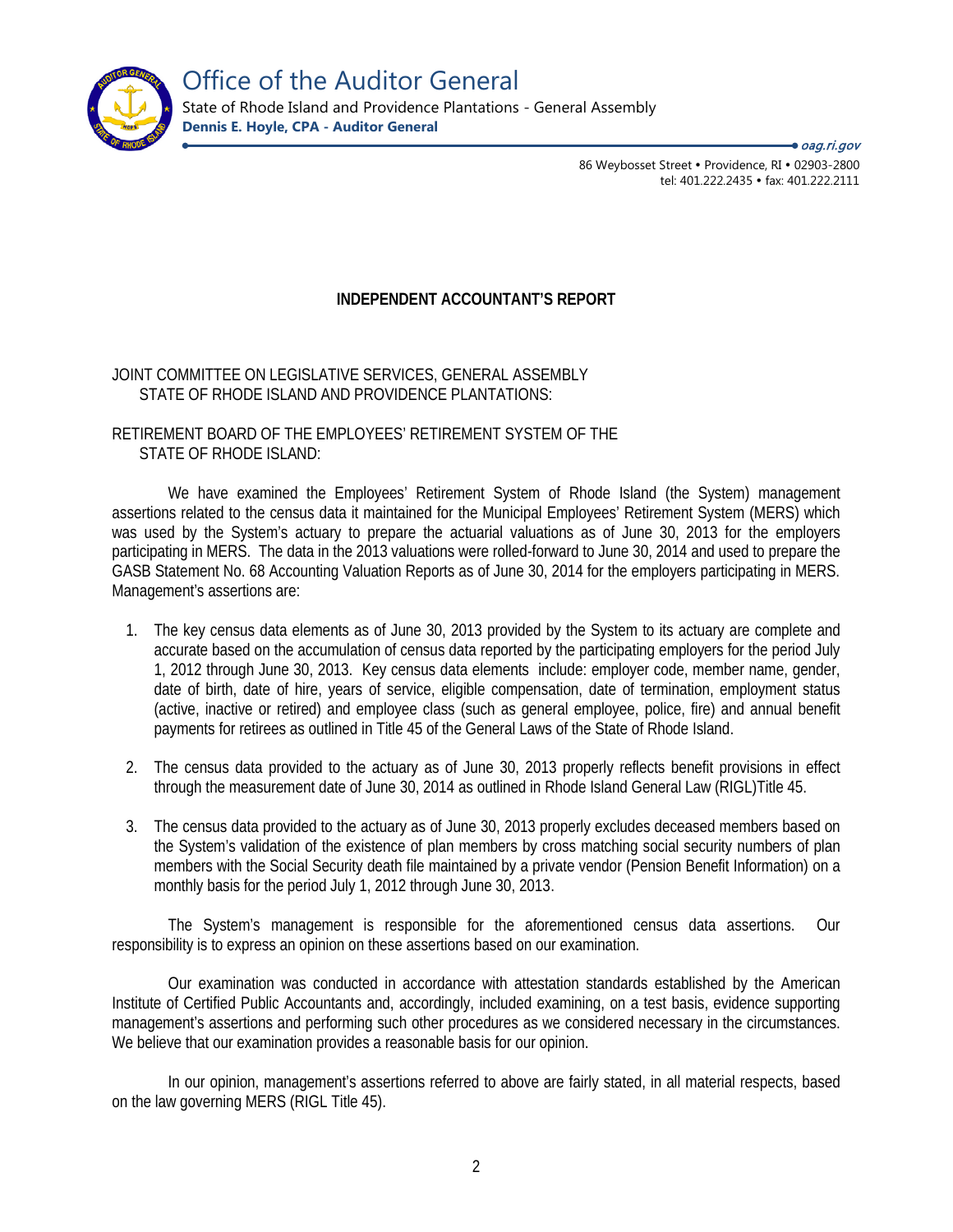Joint Committee on Legislative Services, General Assembly Retirement Board of the Employees' Retirement System of the State of Rhode Island

Our report is intended solely for the information and use of the Employees' Retirement System of the State of Rhode Island's management, the Retirement Board of the Employees' Retirement System of the State of Rhode Island, the Municipal Employees' Retirement System participating employers and their auditors and is not intended to be and should not be used by anyone other than these specified parties.

Dennis E. Hoyle, CPA Auditor General

November 4, 2015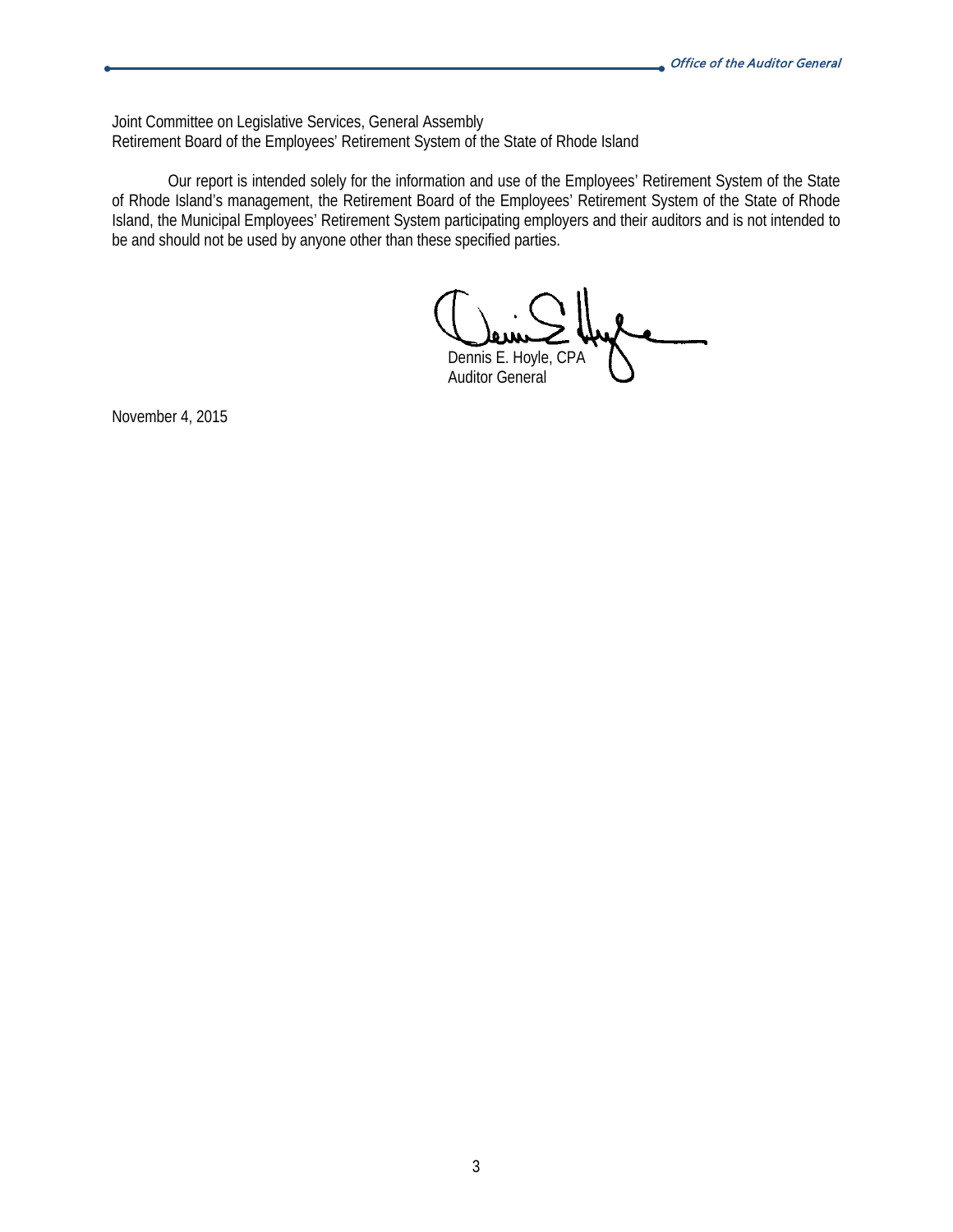

Office of the Auditor General State of Rhode Island and Providence Plantations - General Assembly

**Dennis E. Hoyle, CPA - Auditor General**

86 Weybosset Street · Providence, RI · 02903-2800 tel: 401.222.2435 · fax: 401.222.2111 <del>●</del> oaq.ri.gov

#### **INDEPENDENT AUDITOR'S REPORT**

#### JOINT COMMITTEE ON LEGISLATIVE SERVICES, GENERAL ASSEMBLY STATE OF RHODE ISLAND AND PROVIDENCE PLANTATIONS:

#### RETIREMENT BOARD OF THE EMPLOYEES' RETIREMENT SYSTEM OF THE STATE OF RHODE ISLAND:

We have audited the fiduciary net position as of June 30, 2014, and the changes in fiduciary net position for the year then ended, included in the accompanying Schedule of Changes in Fiduciary Net Position by Employer ("Schedule") of the Municipal Employees' Retirement System (MERS), and the related notes. We have also audited the fiduciary net position of each individual employer as of June 30, 2014, and the changes in fiduciary net position of each individual employer for the year then ended, included in the accompanying Schedule and the related notes.

#### *Management's Responsibility for the Schedule*

Management is responsible for the preparation and fair presentation of the Schedule in accordance with accounting principles generally accepted in the United States of America; this includes the design, implementation, and maintenance of internal control relevant to the preparation and fair presentation of the Schedule that is free from material misstatement, whether due to fraud or error.

#### *Auditor's Responsibility*

Our responsibility is to express an opinion on the fiduciary net position and the changes in fiduciary net position included in the Schedule based on our audit. We conducted our audit in accordance with auditing standards generally accepted in the United States of America. Those standards require that we plan and perform the audit to obtain reasonable assurance about whether the fiduciary net position and the changes in fiduciary net position included in the Schedule are free from material misstatement.

An audit involves performing procedures to obtain audit evidence about the amounts and disclosures in the Schedule. The procedures selected depend on the auditor's judgment, including the assessment of the risks of material misstatement of the fiduciary net position and the changes in fiduciary net position included in the Schedule, whether due to fraud or error. In making those risk assessments, the auditor considers internal control relevant to the entity's preparation and fair presentation of the fiduciary net position and the changes in fiduciary net position included in the Schedule in order to design audit procedures that are appropriate in the circumstances, but not for the purpose of expressing an opinion on the effectiveness of the entity's internal control. Accordingly, we express no such opinion. An audit also includes evaluating the appropriateness of accounting policies used and the reasonableness of significant accounting estimates made by management, as well as evaluating the overall presentation of the fiduciary net position and the changes in fiduciary net position included in the Schedule.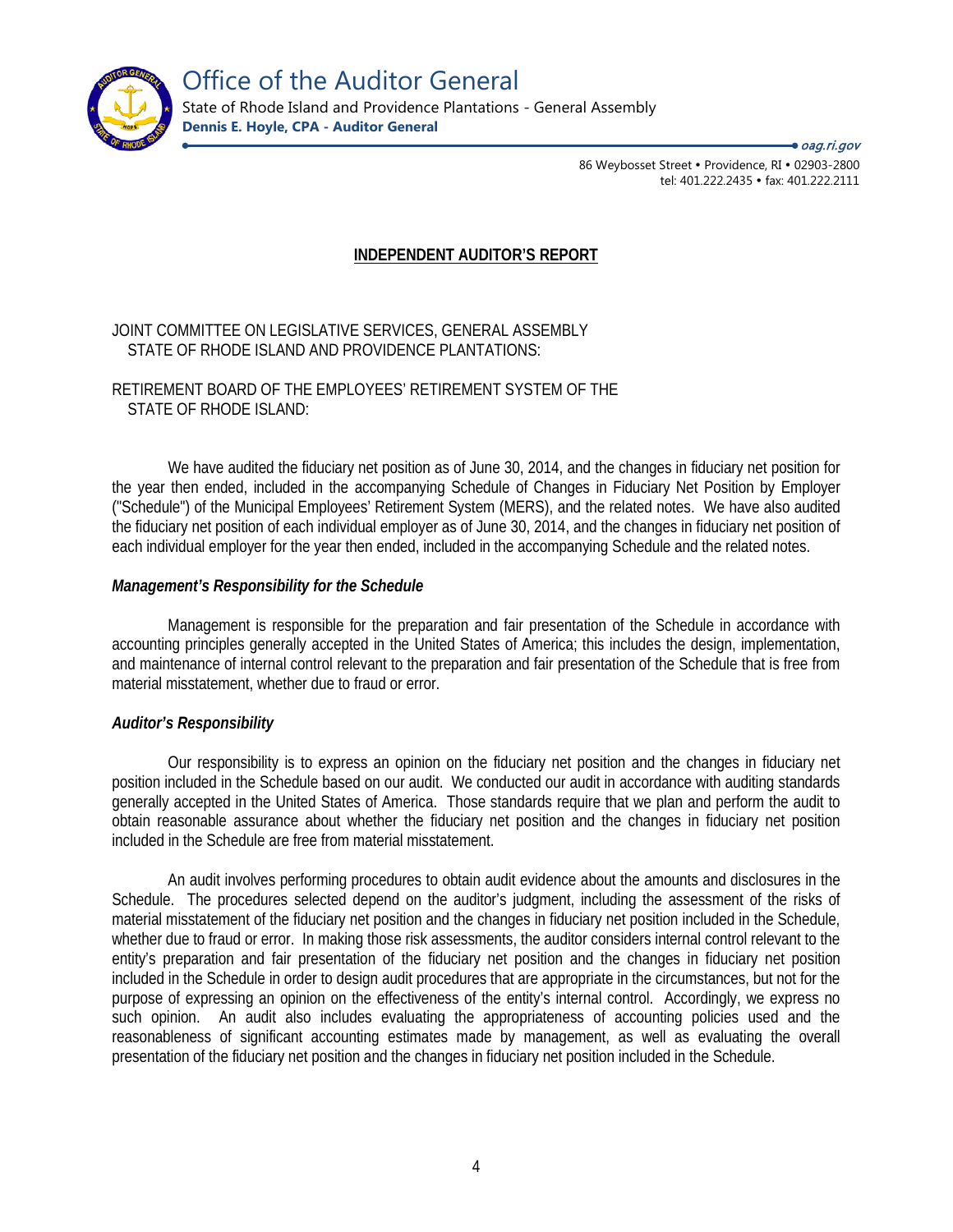Joint Committee on Legislative Services, General Assembly Retirement Board of the Employees' Retirement System of the State of Rhode Island

We believe that the audit evidence we have obtained is sufficient and appropriate to provide a basis for our audit opinion.

#### *Opinion*

In our opinion, the Schedule referred to above presents fairly, in all material respects, the fiduciary net position of the Municipal Employees' Retirement System as of June 30, 2014, and the changes in fiduciary net position for the year then ended, in accordance with accounting principles generally accepted in the United States of America. Also, in our opinion, the Schedule referred to above presents fairly, in all material respects, the fiduciary net position of each individual employer as of June 30, 2014 and the changes in fiduciary net position of each individual employer for the year then ended, in accordance with accounting principles generally accepted in the United States of America.

#### *Other Matter*

We have audited, in accordance with auditing standards generally accepted in the United States of America, the financial statements of the Municipal Employees' Retirement System as of and for the year ended June 30, 2014, and our report thereon, dated December 18, 2014, expressed an unmodified opinion on those financial statements. Our report dated December 18, 2014 was updated on November 3, 2015 with respect to Notes 13 and 14 and required supplementary information.

#### *Restriction on Use*

Our report is intended solely for the information and use of the Employees' Retirement System of the State of Rhode Island's management, the Retirement Board of the Employees' Retirement System of the State of Rhode Island, the Municipal Employees' Retirement System participating employers and their auditors and is not intended to be and should not be used by anyone other than these specified parties.

Dennis E. Hoyle, CPA Auditor General

November 4, 2015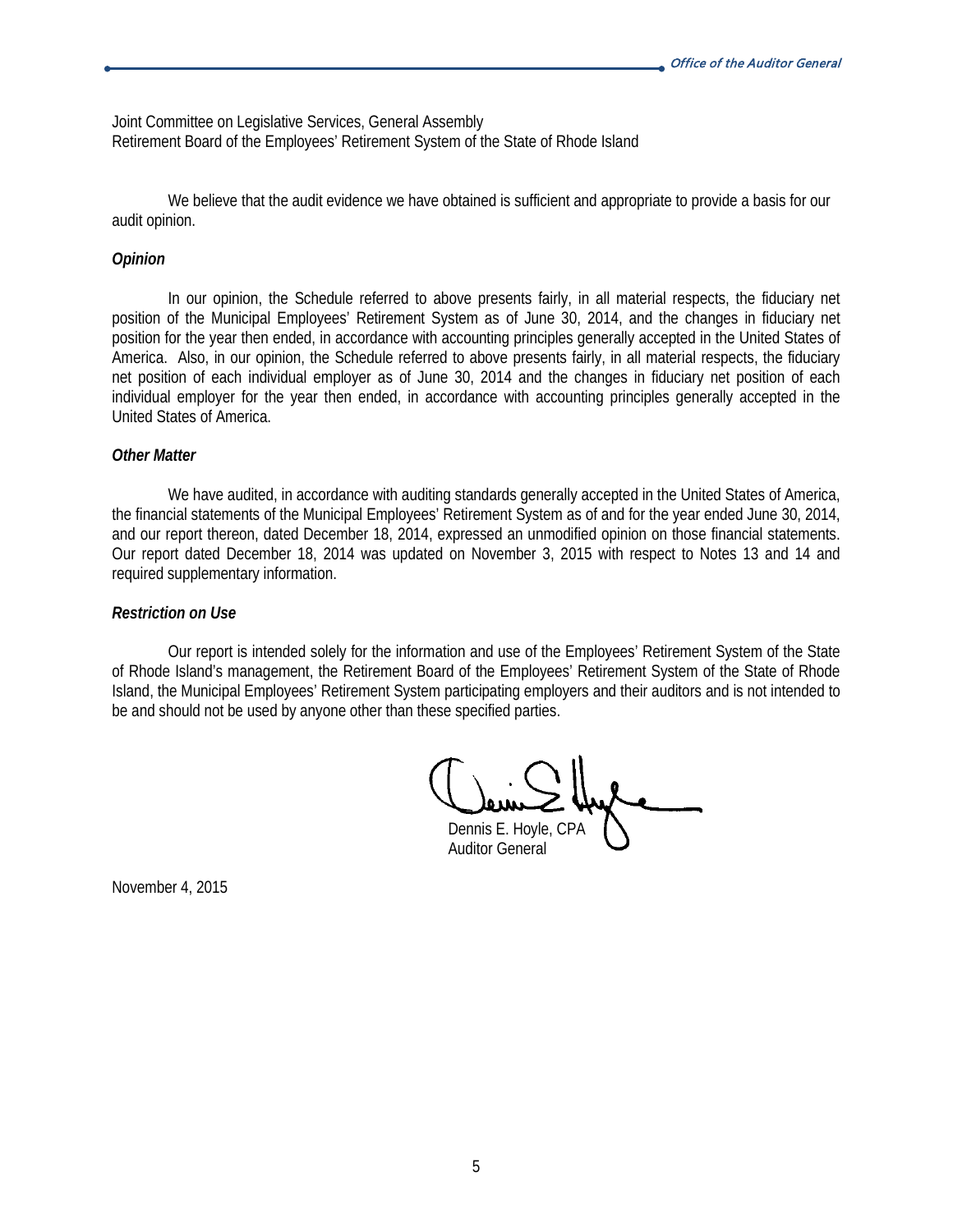| <b>Employer Unit Type</b>                                               | <b>Barrington (COLA)</b> | <b>Barrington</b> | <b>Barrington</b> | <b>Barrington</b> | <b>Bristol</b>   | <b>Bristol</b>  | <b>Bristol</b> |
|-------------------------------------------------------------------------|--------------------------|-------------------|-------------------|-------------------|------------------|-----------------|----------------|
| <b>General Employees</b>                                                | $\bullet$                |                   |                   |                   | $\bullet$        |                 |                |
| Police                                                                  |                          | $\bullet$         |                   |                   |                  | $\bullet$       |                |
| Fire                                                                    |                          |                   | $\bullet$         | $\bullet$         |                  |                 | $\bullet$      |
| <b>Police and Fire</b>                                                  |                          |                   |                   |                   |                  |                 |                |
| <b>Current Employer Unit Number(s)</b>                                  | 1002 1003 1007 1009      | 1004              | 1005              | 1008              | 1012 1019        | 1014            | 1015           |
| Legacy Employer Unit Number                                             | 3078                     | 4060              | 4061              | 4059              | 3002             | 4096            | 4094           |
| Additions                                                               |                          |                   |                   |                   |                  |                 |                |
| Contributions                                                           |                          |                   |                   |                   |                  |                 |                |
| Member contributions                                                    | \$<br>146,647            | \$<br>118,637     | \$<br>11,295      | \$<br>95,814      | \$<br>94,208     | \$<br>171,286   | \$<br>6,717    |
| Employer contributions                                                  | 579,790                  | 384,906           | 45,738            | 106,355           | 700,353          | 84,143          | 15,026         |
| Other (net)                                                             | 176,341                  |                   |                   |                   | 5,903            |                 |                |
| Net investment income                                                   | 4,422,376                | 1,091,489         | 957,004           | 272.678           | 2,249,022        | 755,879         | 37.161         |
| <b>Total Additions</b>                                                  | 5,325,154                | 1,595,033         | 1,014,036         | 474,847           | 3,049,486        | 1,011,308       | 58,905         |
| <b>Deductions</b>                                                       |                          |                   |                   |                   |                  |                 |                |
| Retirement benefits and refunds                                         | 1,813,185                | 679,475           | 802,846           | 117,467           | 1,376,683        | 60,617          | 17,366         |
| Administrative expense                                                  | 27,693                   | 6,835             | 5,993             | 1,708             | 14,083           | 4,733           | 233            |
| <b>Total Deductions</b>                                                 | 1,840,878                | 686,310           | 808,838           | 119,175           | 1,390,766        | 65,350          | 17,598         |
| Net Increase                                                            | 3,484,276                | 908,723           | 205,198           | 355,672           | 1,658,720        | 945,958         | 41,306         |
| Net position held in trust<br>for pension benefits<br>Beginning of year | 29,719,524               | 7,286,328         | 6,980,121         | 1,691,630         | 15,227,243       | 4,729,286       | 237,705        |
| End of year                                                             | \$<br>33,203,800         | \$<br>8,195,050   | \$<br>7,185,319   | \$<br>2,047,301   | \$<br>16,885,963 | \$<br>5,675,244 | \$<br>279,011  |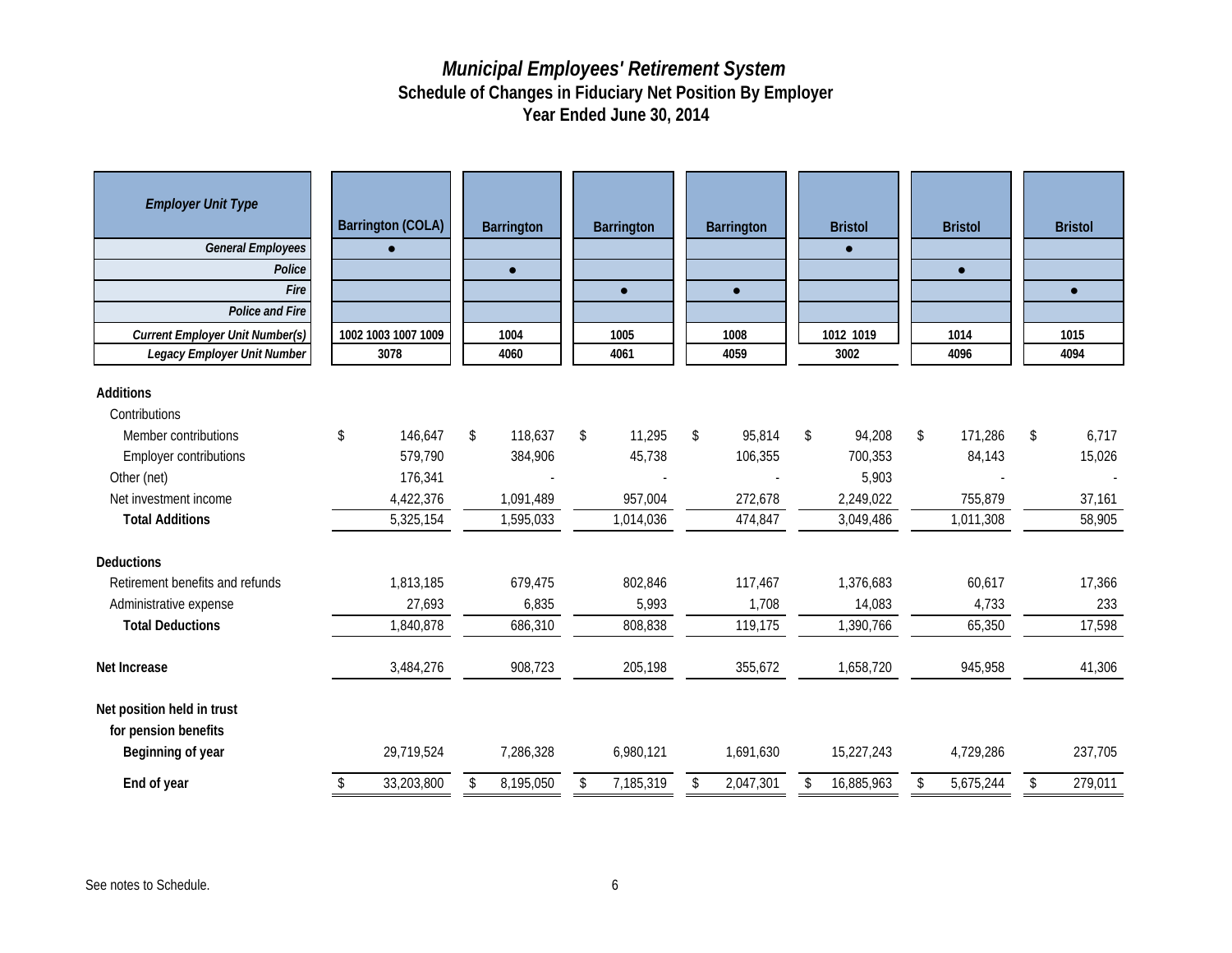| <b>Employer Unit Type</b><br><b>General Employees</b><br>Police<br>Fire<br><b>Police and Fire</b> |    | <b>Bristol Housing</b><br>$\bullet$ | <b>Bristol/Warren</b><br><b>Regional School</b><br>$\bullet$ | <b>Burrillville</b><br>$\bullet$ | <b>Burrillville</b><br>$\bullet$ | <b>Burrillville</b><br>Housing | <b>Central Coventry</b><br><b>Fire District</b><br>$\bullet$ | <b>Central Falls</b><br>$\bullet$ |
|---------------------------------------------------------------------------------------------------|----|-------------------------------------|--------------------------------------------------------------|----------------------------------|----------------------------------|--------------------------------|--------------------------------------------------------------|-----------------------------------|
| <b>Current Employer Unit Number(s)</b>                                                            |    | 1016                                | 1023                                                         | 1032 1033                        | 1034                             | 1036                           | 1045 1235 1525 1585                                          | 1052                              |
| Legacy Employer Unit Number                                                                       |    | 3059                                | 3100                                                         | 3003                             | 4090                             | 3065                           | 4102                                                         | 3004                              |
| <b>Additions</b><br>Contributions                                                                 |    |                                     |                                                              |                                  |                                  |                                |                                                              |                                   |
| Member contributions                                                                              | \$ | 40                                  | \$<br>83,890                                                 | \$<br>120,310                    | \$<br>98,864                     | \$<br>3,825                    | \$<br>204,376                                                | \$<br>16,471                      |
| <b>Employer contributions</b>                                                                     |    |                                     | 611,556                                                      | 476,580                          | 159,913                          | 12,031                         | 374,043                                                      | 162,612                           |
| Other (net)                                                                                       |    |                                     |                                                              | (47, 579)                        |                                  |                                | (22, 631)                                                    | (28, 883)                         |
| Net investment income                                                                             |    | 277.146                             | 2.165.218                                                    | 3.599.161                        | 1.205.386                        | 126,435                        | 1,232,637                                                    | 665,429                           |
| <b>Total Additions</b>                                                                            |    | 277,186                             | 2,860,665                                                    | 4,148,471                        | 1,464,162                        | 142,291                        | 1,788,424                                                    | 815,630                           |
| <b>Deductions</b>                                                                                 |    |                                     |                                                              |                                  |                                  |                                |                                                              |                                   |
| Retirement benefits and refunds                                                                   |    | 68,179                              | 1,360,825                                                    | 1,331,179                        | 514,109                          | 56,985                         | 520,932                                                      | 567,898                           |
| Administrative expense                                                                            |    | 1,735                               | 13,559                                                       | 22,538                           | 7,548                            | 792                            | 7,719                                                        | 4,167                             |
| <b>Total Deductions</b>                                                                           |    | 69,914                              | 1,374,384                                                    | 1,353,717                        | 521,657                          | 57,776                         | 528,651                                                      | 572,065                           |
| Net Increase                                                                                      |    | 207,272                             | 1,486,281                                                    | 2,794,754                        | 942,505                          | 84,514                         | 1,259,774                                                    | 243,564                           |
| Net position held in trust<br>for pension benefits<br>Beginning of year                           |    | 1,873,576                           | 14,770,473                                                   | 24,228,236                       | 8,107,694                        | 864,778                        | 7,995,033                                                    | 4,752,568                         |
| End of year                                                                                       | S. | 2,080,847                           | \$<br>16,256,754                                             | \$<br>27,022,990                 | \$<br>9,050,199                  | \$<br>949,292                  | \$<br>9,254,807                                              | \$<br>4,996,132                   |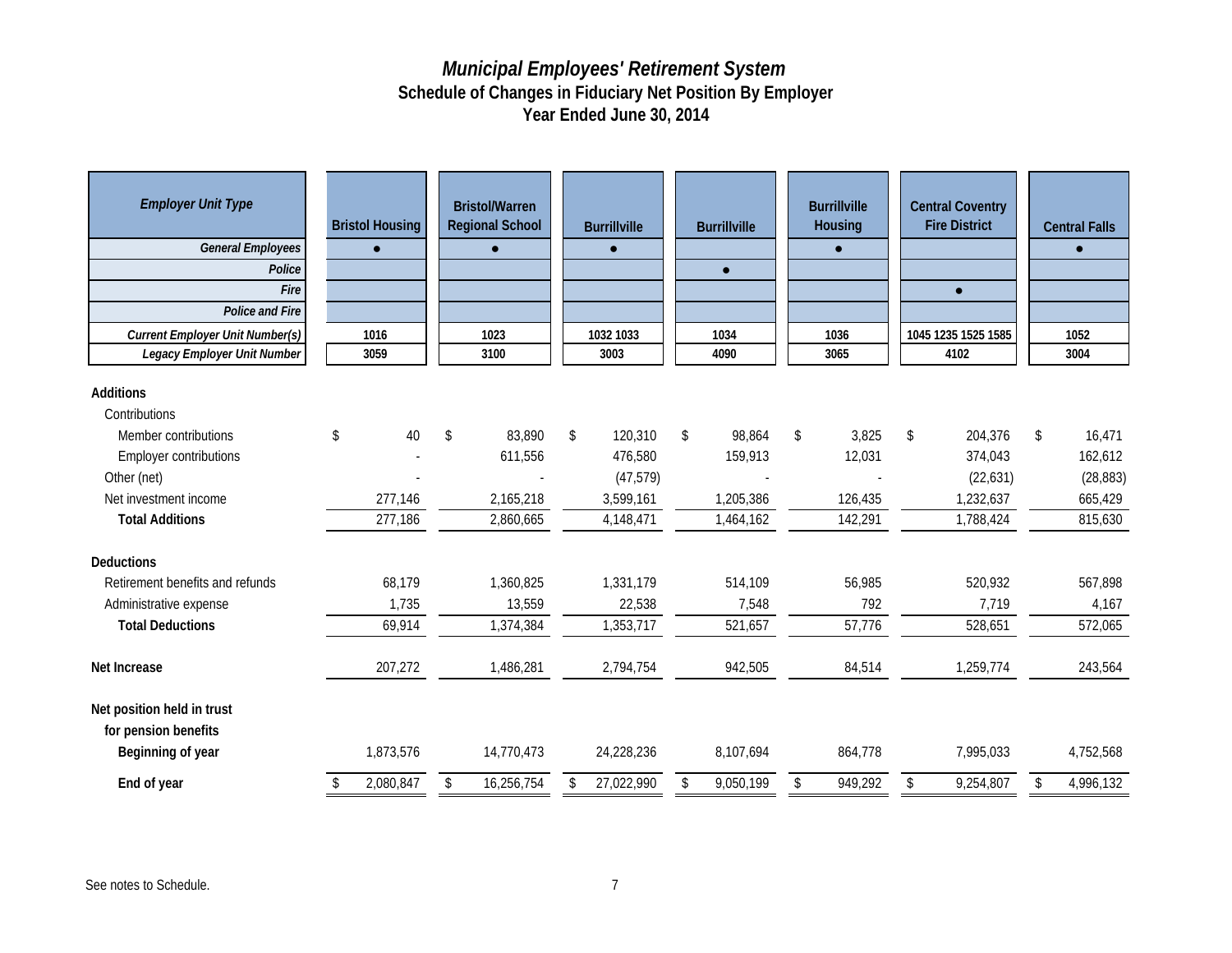| <b>Employer Unit Type</b><br><b>General Employees</b><br>Police<br>Fire<br>Police and Fire<br><b>Current Employer Unit Number(s)</b><br><b>Legacy Employer Unit Number</b> | <b>Central Falls</b><br><b>School District</b><br>$\bullet$<br>1063<br>3099 | <b>Central Falls</b><br>Housing<br>$\bullet$<br>1056<br>3096 | <b>Chariho School</b><br><b>District</b><br>$\bullet$<br>1073<br>3040 | Charlestown<br>$\bullet$<br>1082<br>3005 | Charlestown<br>$\bullet$<br>1084<br>4086 | <b>Coventry Fire</b><br><b>District</b><br>$\bullet$<br>1095<br>4098 | Coventry<br>Housing<br>$\bullet$<br>1096<br>3079 |
|----------------------------------------------------------------------------------------------------------------------------------------------------------------------------|-----------------------------------------------------------------------------|--------------------------------------------------------------|-----------------------------------------------------------------------|------------------------------------------|------------------------------------------|----------------------------------------------------------------------|--------------------------------------------------|
| <b>Additions</b>                                                                                                                                                           |                                                                             |                                                              |                                                                       |                                          |                                          |                                                                      |                                                  |
| Contributions                                                                                                                                                              |                                                                             |                                                              |                                                                       |                                          |                                          |                                                                      |                                                  |
| Member contributions                                                                                                                                                       | \$<br>66,795                                                                | \$<br>26,212                                                 | \$<br>108,246                                                         | \$<br>50,998                             | \$<br>116,698                            | \$<br>81,724                                                         | \$<br>5,869                                      |
| <b>Employer contributions</b>                                                                                                                                              | 244,755                                                                     | 92,559                                                       | 555,047                                                               | 210,455                                  | 274,357                                  | 175,293                                                              | 35,745                                           |
| Other (net)                                                                                                                                                                |                                                                             | 633                                                          | (5, 510)                                                              | 3,871                                    | 1,707                                    | (10,088)                                                             |                                                  |
| Net investment income                                                                                                                                                      | 1,935,168                                                                   | 279,559                                                      | 2,256,666                                                             | 860,546                                  | 1,101,220                                | 467,045                                                              | 141,338                                          |
| <b>Total Additions</b>                                                                                                                                                     | 2,246,717                                                                   | 398,962                                                      | 2,914,450                                                             | 1,125,871                                | 1,493,982                                | 713,975                                                              | 182,953                                          |
| Deductions                                                                                                                                                                 |                                                                             |                                                              |                                                                       |                                          |                                          |                                                                      |                                                  |
| Retirement benefits and refunds                                                                                                                                            | 780,461                                                                     | 183,751                                                      | 863,058                                                               | 223,033                                  | 420,969                                  | 194,503                                                              | 52,744                                           |
| Administrative expense                                                                                                                                                     | 12,118                                                                      | 1,751                                                        | 14,131                                                                | 5,389                                    | 6,896                                    | 2,925                                                                | 885                                              |
| <b>Total Deductions</b>                                                                                                                                                    | 792,579                                                                     | 185,502                                                      | 877,189                                                               | 228,422                                  | 427,865                                  | 197,427                                                              | 53,629                                           |
| Net Increase                                                                                                                                                               | 1,454,139                                                                   | 213,461                                                      | 2,037,261                                                             | 897,449                                  | 1,066,117                                | 516,547                                                              | 129,324                                          |
| Net position held in trust<br>for pension benefits<br>Beginning of year                                                                                                    | 13,075,363                                                                  | 1,885,503                                                    | 14,906,097                                                            | 5,563,650                                | 7,201,991                                | 2,990,092                                                            | 931,864                                          |
| End of year                                                                                                                                                                | 14,529,501                                                                  | \$<br>2,098,964                                              | \$<br>16,943,358                                                      | \$<br>6,461,099                          | \$<br>8,268,107                          | \$<br>3,506,639                                                      | \$<br>1,061,188                                  |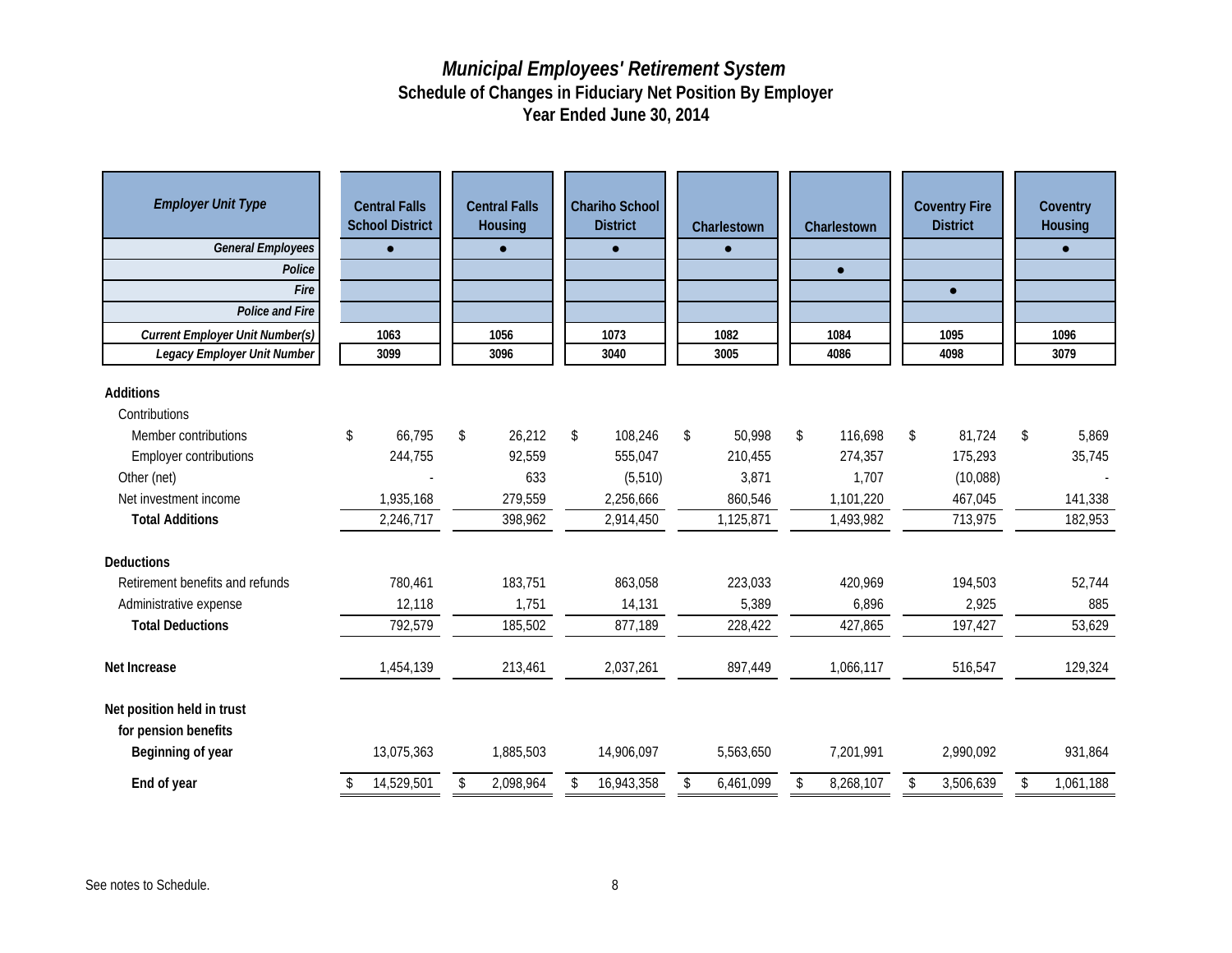| <b>Employer Unit Type</b><br><b>General Employees</b><br>Police<br>Fire<br><b>Police and Fire</b><br><b>Current Employer Unit Number(s)</b><br><b>Legacy Employer Unit Number</b> | Coventry<br><b>Lighting District</b><br>$\bullet$<br>1098<br>3045 | Cranston<br>1112 1113<br>3007 | Cranston<br>$\bullet$<br>1114<br>4104 | Cranston<br>$\bullet$<br>1115<br>4105 | Cranston<br>Housing<br>$\bullet$<br>1116<br>3051 |    | Cumberland<br>$\bullet$<br>1122 1123<br>3008 | <b>Cumberland Fire</b><br><b>District</b><br>$\bullet$<br>1125<br>4106 |
|-----------------------------------------------------------------------------------------------------------------------------------------------------------------------------------|-------------------------------------------------------------------|-------------------------------|---------------------------------------|---------------------------------------|--------------------------------------------------|----|----------------------------------------------|------------------------------------------------------------------------|
|                                                                                                                                                                                   |                                                                   |                               |                                       |                                       |                                                  |    |                                              |                                                                        |
| Additions                                                                                                                                                                         |                                                                   |                               |                                       |                                       |                                                  |    |                                              |                                                                        |
| Contributions                                                                                                                                                                     |                                                                   |                               |                                       |                                       |                                                  |    |                                              |                                                                        |
| Member contributions                                                                                                                                                              | 768<br>\$                                                         | \$<br>478,002                 | \$<br>619,646                         | \$<br>933,528                         | \$<br>22,465                                     | \$ | 85,199                                       | \$<br>55,515                                                           |
| <b>Employer contributions</b>                                                                                                                                                     | (223)                                                             | 2,276,531                     | 687,959                               | 1,006,080                             | 82,036                                           |    | 1,125,835                                    | 103,330                                                                |
| Other (net)                                                                                                                                                                       |                                                                   | 7,388                         |                                       | 726                                   |                                                  |    | 190,528                                      |                                                                        |
| Net investment income                                                                                                                                                             | 162,589                                                           | 18,017,830                    | 4,119,654                             | 6,811,997                             | 659,943                                          |    | 3,111,659                                    | 492,534                                                                |
| <b>Total Additions</b>                                                                                                                                                            | 163,134                                                           | 20,779,751                    | 5,427,259                             | 8,752,332                             | 764,444                                          |    | 4,513,221                                    | 651,380                                                                |
| <b>Deductions</b>                                                                                                                                                                 |                                                                   |                               |                                       |                                       |                                                  |    |                                              |                                                                        |
| Retirement benefits and refunds                                                                                                                                                   | 104,593                                                           | 8,530,234                     | 594,343                               | 444,721                               | 102,425                                          |    | 1,784,047                                    | 241,902                                                                |
| Administrative expense                                                                                                                                                            | 1,018                                                             | 112,827                       | 25,797                                | 42,657                                | 4,133                                            |    | 19,485                                       | 3,084                                                                  |
| <b>Total Deductions</b>                                                                                                                                                           | 105,611                                                           | 8,643,061                     | 620,140                               | 487,378                               | 106,558                                          |    | 1,803,532                                    | 244,987                                                                |
| Net Increase                                                                                                                                                                      | 57,524                                                            | 12,136,690                    | 4,807,119                             | 8,264,954                             | 657,886                                          |    | 2,709,688                                    | 406,393                                                                |
| Net position held in trust<br>for pension benefits<br>Beginning of year                                                                                                           | 1,163,219                                                         | 123,143,631                   | 26,123,807                            | 42,880,444                            | 4,297,058                                        |    | 20,653,072                                   | 3,291,620                                                              |
| End of year                                                                                                                                                                       | 1,220,742                                                         | \$<br>135,280,321             | \$<br>30,930,926                      | \$<br>51,145,398                      | \$<br>4,954,944                                  | Ŝ. | 23,362,761                                   | \$<br>3,698,014                                                        |
|                                                                                                                                                                                   |                                                                   |                               |                                       |                                       |                                                  |    |                                              |                                                                        |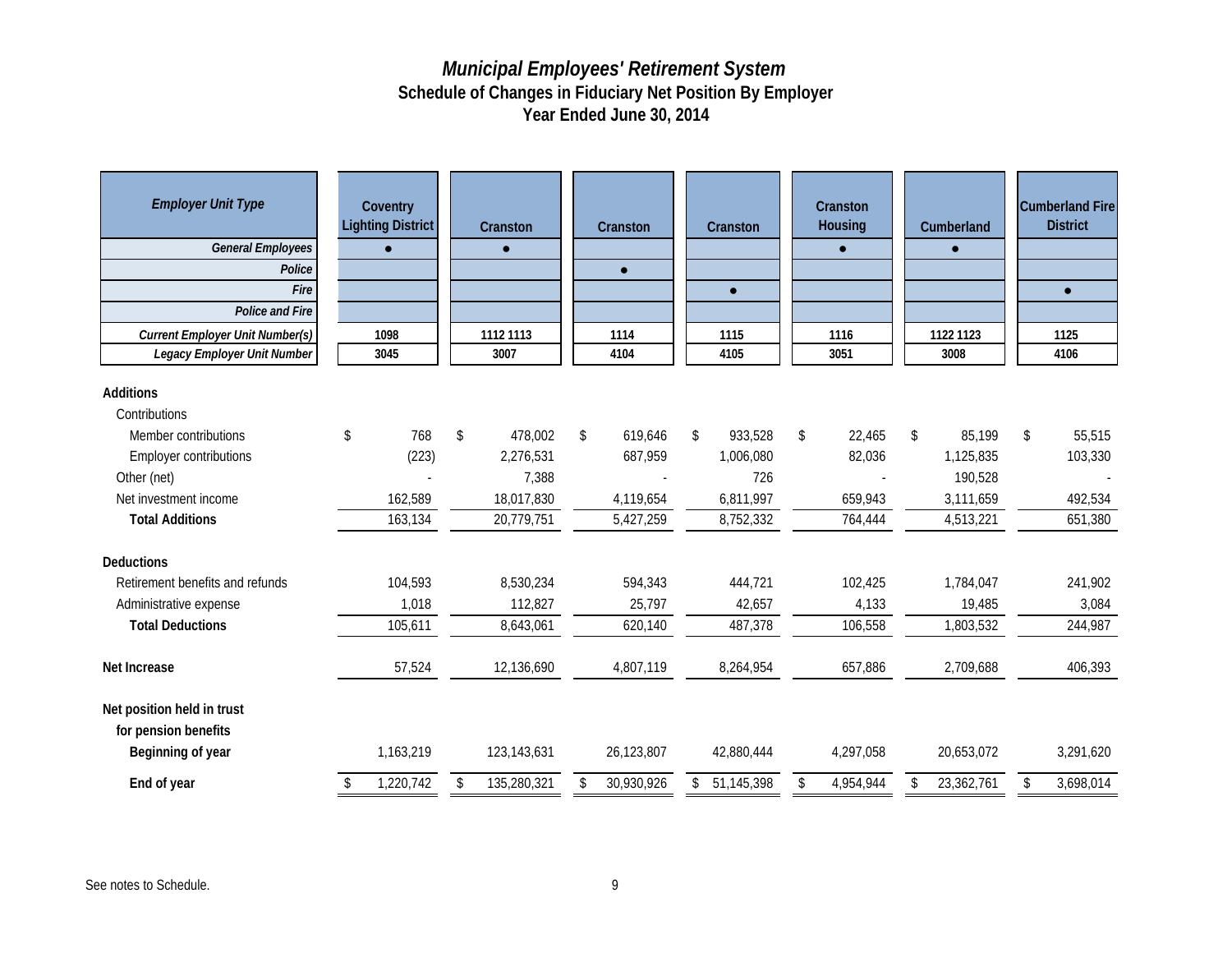| <b>Employer Unit Type</b><br><b>General Employees</b><br>Police<br>Fire<br><b>Police and Fire</b>                                  | Cumberland<br>Housing<br>$\bullet$<br><b>Current Employer Unit Number(s)</b><br>1126<br>3056 |                                   | <b>Cumberland Hill</b><br><b>Fire District</b><br>$\bullet$ | Cumberland<br>Rescue<br>$\bullet$          | <b>East Greenwich</b><br>$\bullet$                | <b>East Greenwich</b><br>$\bullet$    | <b>East Greenwich</b><br>$\bullet$             | <b>East Greenwich</b><br>Housing<br>$\bullet$ |
|------------------------------------------------------------------------------------------------------------------------------------|----------------------------------------------------------------------------------------------|-----------------------------------|-------------------------------------------------------------|--------------------------------------------|---------------------------------------------------|---------------------------------------|------------------------------------------------|-----------------------------------------------|
| Legacy Employer Unit Number                                                                                                        |                                                                                              |                                   | 1135<br>4095                                                | 1148<br>4091                               | 1152 1153<br>3009                                 | 1154<br>4054                          | 1155<br>4050                                   | 1156<br>3050                                  |
| <b>Additions</b><br>Contributions<br>Member contributions<br><b>Employer contributions</b><br>Other (net)<br>Net investment income | \$                                                                                           | 10,848<br>36,395<br>15<br>176,208 | \$<br>54,774<br>74,288<br>530,637                           | \$<br>75,078<br>65,507<br>2,563<br>728,100 | \$<br>19,825<br>59,487<br>(189, 935)<br>1,032,284 | \$<br>164,093<br>410,654<br>1,838,387 | \$<br>184,574<br>455,828<br>2,461<br>1,477,703 | \$<br>12,989<br>48,837<br>168,844             |
| <b>Total Additions</b>                                                                                                             |                                                                                              | 223,467                           | 659,699                                                     | 871,248                                    | 921,661                                           | 2,413,134                             | 2,120,567                                      | 230,670                                       |
| <b>Deductions</b><br>Retirement benefits and refunds<br>Administrative expense<br><b>Total Deductions</b>                          |                                                                                              | 75,063<br>1,103<br>76,166         | 363,076<br>3,323<br>366,399                                 | 110,488<br>4,559<br>115,047                | 503,723<br>6,464<br>510,187                       | 1,063,538<br>11,512<br>1,075,050      | 1,060,261<br>9,253<br>1,069,514                | 69,898<br>1,057<br>70,955                     |
| Net Increase                                                                                                                       |                                                                                              | 147,301                           | 293,301                                                     | 756,201                                    | 411,474                                           | 1,338,084                             | 1,051,053                                      | 159,714                                       |
| Net position held in trust<br>for pension benefits<br>Beginning of year                                                            |                                                                                              | 1,175,696                         | 3,690,797                                                   | 4,710,473                                  | 7,339,055                                         | 12,464,778                            | 10,043,743                                     | 1,107,990                                     |
| End of year                                                                                                                        |                                                                                              | 1,322,996                         | \$<br>3,984,097                                             | \$<br>5,466,673                            | \$<br>7,750,529                                   | \$<br>13,802,863                      | \$<br>11,094,796                               | \$<br>1,267,704                               |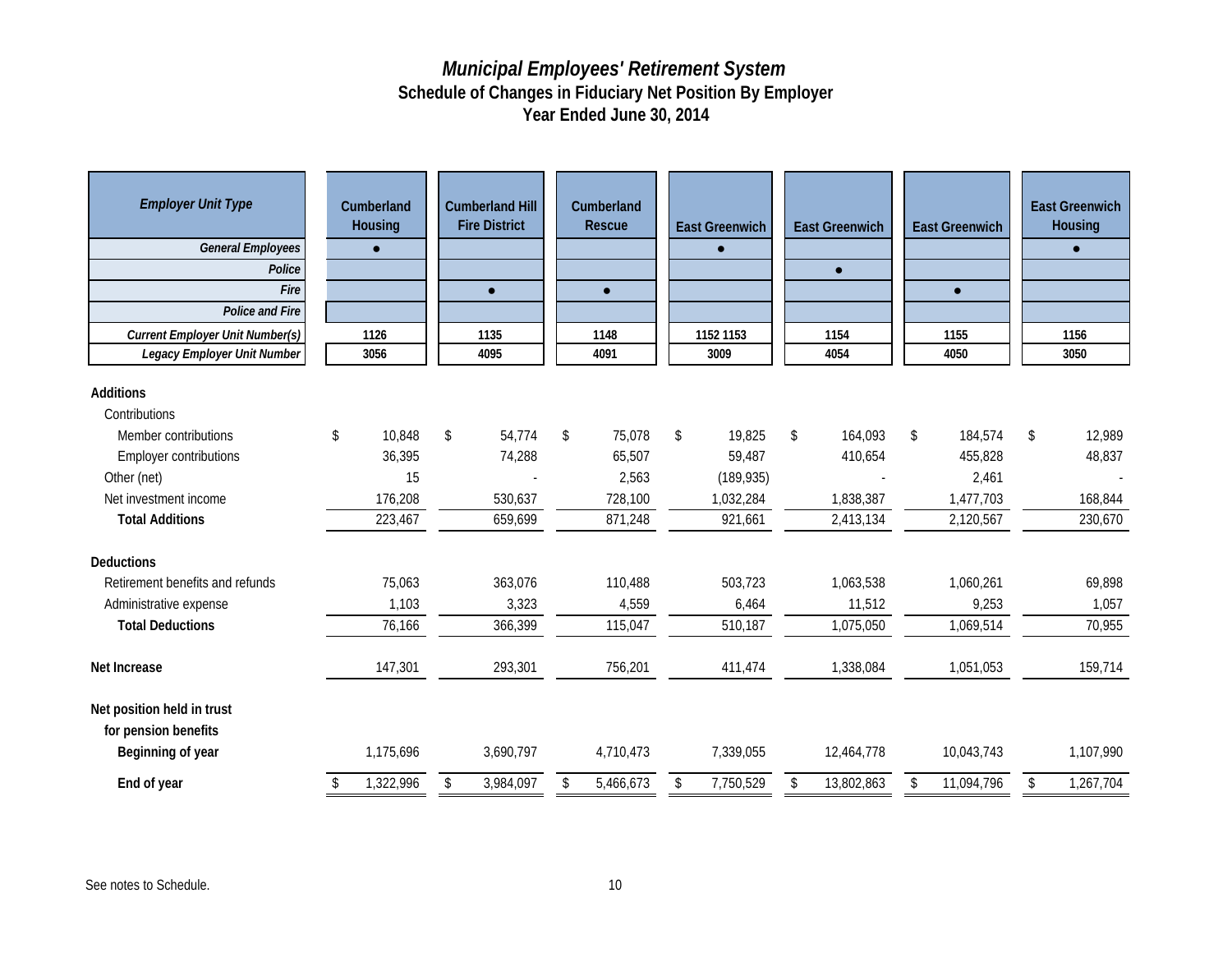| <b>Employer Unit Type</b><br><b>General Employees</b><br>Police<br>Fire<br><b>Police and Fire</b><br><b>Current Employer Unit Number(s)</b><br>Legacy Employer Unit Number | <b>East Greenwich</b><br>$\bullet$<br>1157 1158<br>3101 | <b>East Greenwich</b><br>(Fire)<br>$\bullet$<br>1159<br>3150 | <b>East Providence</b><br>$\bullet$<br>1162 1163<br>3010 | <b>East Providence</b><br>Housing<br>$\bullet$<br>1166<br>3052 | <b>East Smithfield</b><br>Water<br>$\bullet$<br>1177<br>3067 | <b>Exeter/West</b><br>Greenwich<br><b>School District</b><br>$\bullet$<br>1183<br>3011 | Foster<br>$\bullet$<br>1192 1193<br>3012 |
|----------------------------------------------------------------------------------------------------------------------------------------------------------------------------|---------------------------------------------------------|--------------------------------------------------------------|----------------------------------------------------------|----------------------------------------------------------------|--------------------------------------------------------------|----------------------------------------------------------------------------------------|------------------------------------------|
|                                                                                                                                                                            |                                                         |                                                              |                                                          |                                                                |                                                              |                                                                                        |                                          |
| <b>Additions</b>                                                                                                                                                           |                                                         |                                                              |                                                          |                                                                |                                                              |                                                                                        |                                          |
| Contributions                                                                                                                                                              |                                                         |                                                              |                                                          |                                                                |                                                              |                                                                                        |                                          |
| Member contributions                                                                                                                                                       | \$<br>113,285                                           | 747<br>\$                                                    | 320,779<br>\$                                            | \$<br>14,546                                                   | \$<br>3,855                                                  | 52,046<br>\$                                                                           | 11,409<br>\$                             |
| <b>Employer contributions</b>                                                                                                                                              | 322,223                                                 | 4,970                                                        | 3,440,709                                                | 70,097                                                         | 3,120                                                        | 292,720                                                                                | 124,478                                  |
| Other (net)                                                                                                                                                                | 2,355                                                   |                                                              | (161, 449)                                               |                                                                |                                                              | (1, 483)                                                                               | (18, 760)                                |
| Net investment income                                                                                                                                                      | 2,795,391                                               | 43,637                                                       | 8,364,016                                                | 383,260                                                        | 128,756                                                      | 1,181,758                                                                              | 451,654                                  |
| <b>Total Additions</b>                                                                                                                                                     | 3,233,254                                               | 49,355                                                       | 11,964,055                                               | 467,903                                                        | 135,731                                                      | 1,525,041                                                                              | 568,781                                  |
| Deductions                                                                                                                                                                 |                                                         |                                                              |                                                          |                                                                |                                                              |                                                                                        |                                          |
| Retirement benefits and refunds                                                                                                                                            | 835,413                                                 | 21,263                                                       | 7,186,379                                                | 211,636                                                        | 57,789                                                       | 418,856                                                                                | 206,446                                  |
| Administrative expense                                                                                                                                                     | 17,505                                                  | 273                                                          | 52,375                                                   | 2,400                                                          | 806                                                          | 7,400                                                                                  | 2,828                                    |
| <b>Total Deductions</b>                                                                                                                                                    | 852,917                                                 | 21,536                                                       | 7,238,755                                                | 214,036                                                        | 58,595                                                       | 426,256                                                                                | 209,274                                  |
| Net Increase                                                                                                                                                               | 2,380,336                                               | 27,819                                                       | 4,725,300                                                | 253,868                                                        | 77,136                                                       | 1,098,784                                                                              | 359,507                                  |
| Net position held in trust<br>for pension benefits<br>Beginning of year                                                                                                    | 18,607,836                                              | 299,814                                                      | 58,072,873                                               | 2,623,703                                                      | 889,581                                                      | 7,774,012                                                                              | 3,031,574                                |
| End of year                                                                                                                                                                | 20,988,173<br>S                                         | 327,633<br>\$                                                | 62,798,173<br>\$                                         | 2,877,571<br>\$                                                | \$<br>966,717                                                | 8,872,797<br>\$                                                                        | 3,391,081<br>\$                          |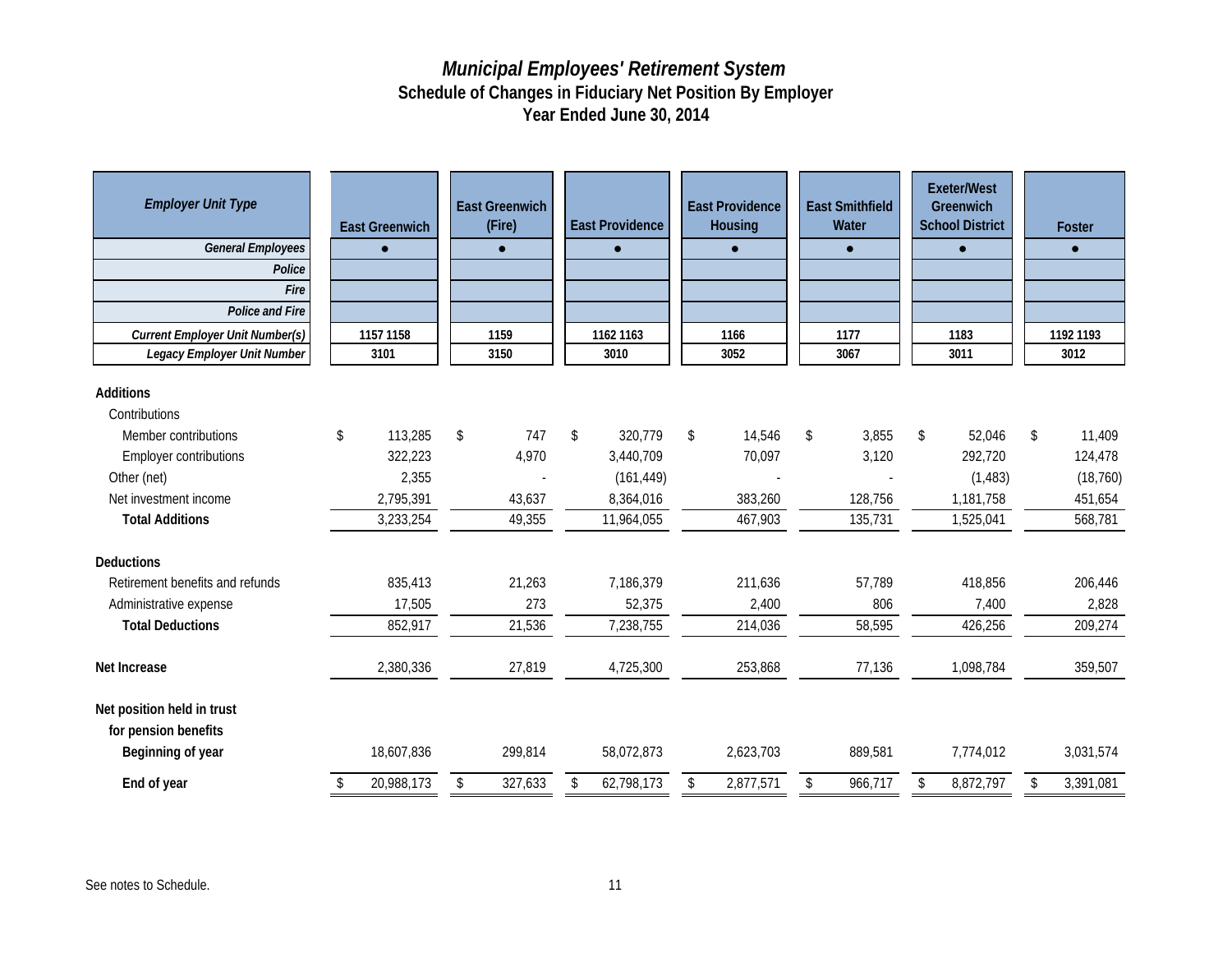| <b>Employer Unit Type</b><br><b>General Employees</b><br>Police<br>Fire<br>Police and Fire<br><b>Current Employer Unit Number(s)</b><br>Legacy Employer Unit Number |    | Foster<br>$\bullet$<br>1194<br>4082 | <b>Foster/Glocester</b><br><b>Regional School</b><br><b>District</b><br>$\bullet$<br>1203<br>3041 | Glocester<br>$\bullet$<br>1212 1213<br>3013 | Glocester<br>$\bullet$<br>1214<br>4088 | <b>Greenville Water</b><br>$\bullet$<br>1227<br>3068 | <b>Hope Valley</b><br><b>Wyoming Fire</b><br><b>District</b><br>$\bullet$<br>1242<br>3046 |    | <b>Hopkins Hill Fire</b><br><b>District</b><br>$\bullet$<br>1255<br>4103 |
|---------------------------------------------------------------------------------------------------------------------------------------------------------------------|----|-------------------------------------|---------------------------------------------------------------------------------------------------|---------------------------------------------|----------------------------------------|------------------------------------------------------|-------------------------------------------------------------------------------------------|----|--------------------------------------------------------------------------|
| Additions                                                                                                                                                           |    |                                     |                                                                                                   |                                             |                                        |                                                      |                                                                                           |    |                                                                          |
| Contributions                                                                                                                                                       |    |                                     |                                                                                                   |                                             |                                        |                                                      |                                                                                           |    |                                                                          |
| Member contributions                                                                                                                                                | \$ | 31,684                              | \$<br>36,797                                                                                      | \$<br>46,244                                | \$<br>77,420                           | \$<br>5,633                                          | \$<br>2,801                                                                               | \$ | 54,816                                                                   |
| <b>Employer contributions</b>                                                                                                                                       |    | 46,299                              | 241,194                                                                                           | 228,215                                     | 150,971                                | 2,197                                                | 7,608                                                                                     |    | 81,247                                                                   |
| Other (net)                                                                                                                                                         |    | 5,471                               | 123,257                                                                                           | (4,808)                                     | 480                                    |                                                      |                                                                                           |    |                                                                          |
| Net investment income                                                                                                                                               |    | 339,383                             | 857,925                                                                                           | 1,097,653                                   | 757,189                                | 158,869                                              | 78,290                                                                                    |    | 277,270                                                                  |
| <b>Total Additions</b>                                                                                                                                              |    | 422,837                             | 1,259,173                                                                                         | 1,367,303                                   | 986,060                                | 166,699                                              | 88,699                                                                                    |    | 413,333                                                                  |
| <b>Deductions</b>                                                                                                                                                   |    |                                     |                                                                                                   |                                             |                                        |                                                      |                                                                                           |    |                                                                          |
| Retirement benefits and refunds                                                                                                                                     |    | 297,710                             | 339,748                                                                                           | 422,389                                     | 256,354                                | 35,741                                               | 19                                                                                        |    | 20,897                                                                   |
| Administrative expense                                                                                                                                              |    | 2,125                               | 5,372                                                                                             | 6,873                                       | 4,742                                  | 995                                                  | 490                                                                                       |    | 1,736                                                                    |
| <b>Total Deductions</b>                                                                                                                                             |    | 299,835                             | 345,120                                                                                           | 429,262                                     | 261,095                                | 36,736                                               | 509                                                                                       |    | 22,634                                                                   |
| Net Increase                                                                                                                                                        |    | 123,002                             | 914,053                                                                                           | 938,041                                     | 724,965                                | 129,963                                              | 88,190                                                                                    |    | 390,699                                                                  |
| Net position held in trust<br>for pension benefits<br>Beginning of year                                                                                             |    | 2,425,129                           | 5,527,364                                                                                         | 7,303,287                                   | 4,960,116                              | 1,062,846                                            | 499,624                                                                                   |    | 1,691,083                                                                |
| End of year                                                                                                                                                         | S. | 2,548,131                           | \$<br>6,441,417                                                                                   | \$<br>8,241,328                             | \$<br>5,685,081                        | \$<br>1,192,810                                      | \$<br>587,814                                                                             | \$ | 2,081,783                                                                |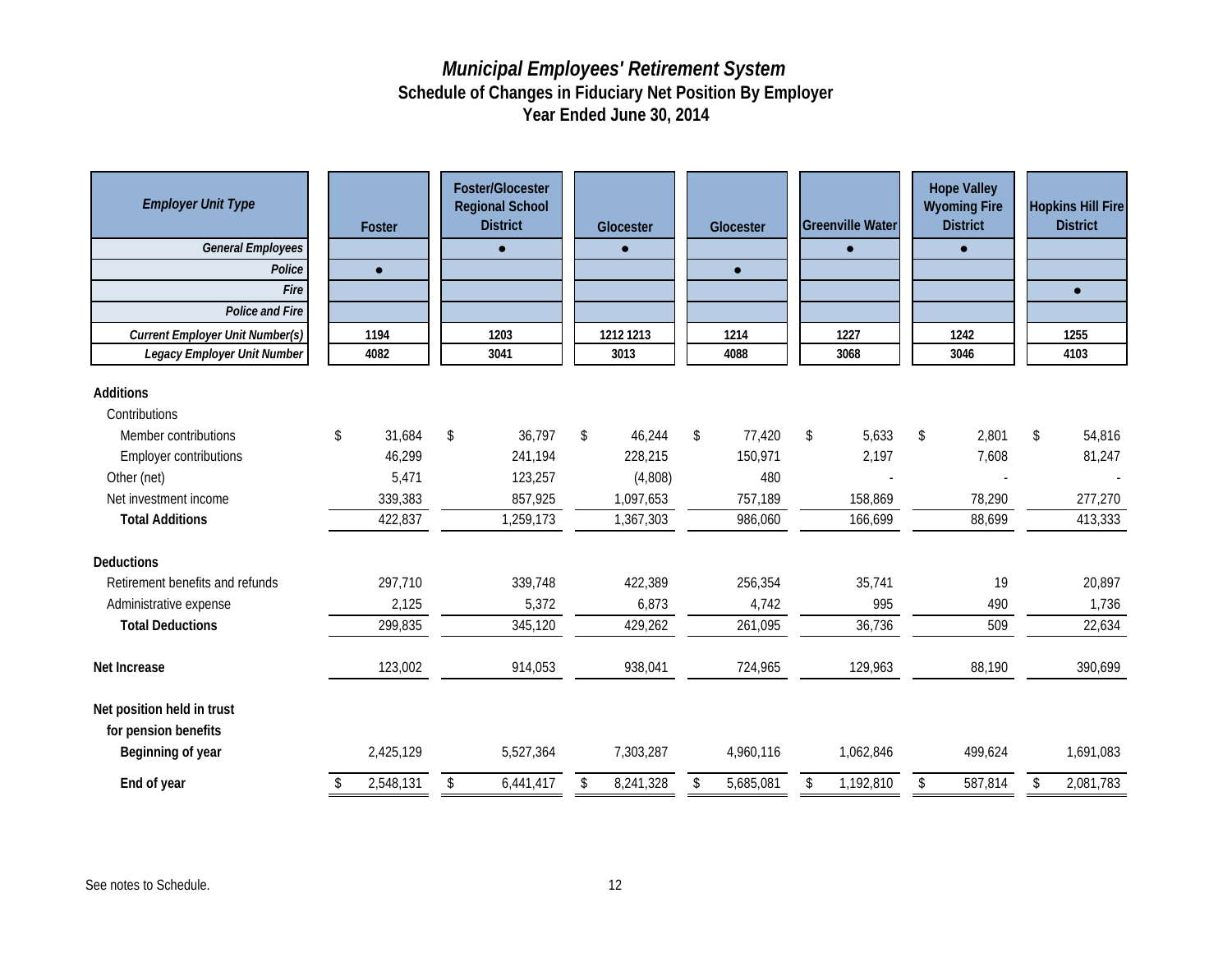| <b>Employer Unit Type</b><br><b>General Employees</b><br>Police<br>Fire<br>Police and Fire<br><b>Current Employer Unit Number(s)</b><br>Legacy Employer Unit Number | Hopkinton<br>$\bullet$<br>1262<br>3014 | Hopkinton<br>$\bullet$<br>1264<br>4087 |    | Jamestown<br>$\bullet$<br>1272 1273<br>3015 | <b>Johnston</b><br>$\bullet$<br>1282 1283<br>3016 | <b>Johnston</b><br>$\bullet$<br>1284<br>1284 |    | Johnston<br>$\bullet$<br>1285<br>4016 | <b>Johnston</b><br>Housing<br>$\bullet$<br>1286<br>3072 | <b>Limerock Fire</b><br><b>District</b><br>$\bullet$<br>1293<br>3098 |
|---------------------------------------------------------------------------------------------------------------------------------------------------------------------|----------------------------------------|----------------------------------------|----|---------------------------------------------|---------------------------------------------------|----------------------------------------------|----|---------------------------------------|---------------------------------------------------------|----------------------------------------------------------------------|
| <b>Additions</b>                                                                                                                                                    |                                        |                                        |    |                                             |                                                   |                                              |    |                                       |                                                         |                                                                      |
| Contributions                                                                                                                                                       |                                        |                                        |    |                                             |                                                   |                                              |    |                                       |                                                         |                                                                      |
| Member contributions                                                                                                                                                | \$<br>33,423                           | \$<br>70,497                           | \$ | 73,822                                      | \$<br>145,488                                     | \$<br>35,823                                 | \$ | 231,191                               | \$<br>4,181                                             | \$<br>858                                                            |
| <b>Employer contributions</b>                                                                                                                                       | 106,729                                | 98,125                                 |    | 404,890                                     | 1,050,131                                         | 35,823                                       |    | 276,573                               | 43,891                                                  | 9,082                                                                |
| Other (net)                                                                                                                                                         |                                        |                                        |    | 89,528                                      | 253,162                                           | 37,680                                       |    | $\overline{a}$                        | (31,094)                                                |                                                                      |
| Net investment income                                                                                                                                               | 684,310                                | 718,132                                |    | 1,630,134                                   | 4,198,765                                         | 30,268                                       |    | 681,794                               | 155,873                                                 | 36,913                                                               |
| <b>Total Additions</b>                                                                                                                                              | 824,462                                | 886,754                                |    | 2,198,374                                   | 5,647,546                                         | 139,594                                      |    | 1,189,558                             | 172,851                                                 | 46,853                                                               |
| <b>Deductions</b>                                                                                                                                                   |                                        |                                        |    |                                             |                                                   |                                              |    |                                       |                                                         |                                                                      |
| Retirement benefits and refunds                                                                                                                                     | 175,064                                | 465,771                                |    | 574,826                                     | 2,797,073                                         | 7                                            |    | 72,130                                | 69,153                                                  | 14,550                                                               |
| Administrative expense                                                                                                                                              | 4,285                                  | 4,497                                  |    | 10,208                                      | 26,293                                            | 190                                          |    | 4,269                                 | 976                                                     | 231                                                                  |
| <b>Total Deductions</b>                                                                                                                                             | 179,349                                | 470,268                                |    | 585,034                                     | 2,823,365                                         | 197                                          |    | 76,399                                | 70,129                                                  | 14,781                                                               |
| Net Increase                                                                                                                                                        | 645,113                                | 416,486                                |    | 1,613,341                                   | 2,824,181                                         | 139,397                                      |    | 1,113,159                             | 102,722                                                 | 32,072                                                               |
| Net position held in trust<br>for pension benefits<br>Beginning of year                                                                                             | 4,492,778                              | 4,975,344                              |    | 10,625,925                                  | 28,700,722                                        | 87,857                                       |    | 4,005,841                             | 1,067,597                                               | 245,076                                                              |
| End of year                                                                                                                                                         | 5,137,891                              | \$<br>5,391,830                        | S. | 12,239,266                                  | \$<br>31,524,902                                  | \$<br>227,254                                | S. | 5,118,999                             | \$<br>1,170,319                                         | \$<br>277,148                                                        |
|                                                                                                                                                                     |                                        |                                        |    |                                             |                                                   |                                              |    |                                       |                                                         |                                                                      |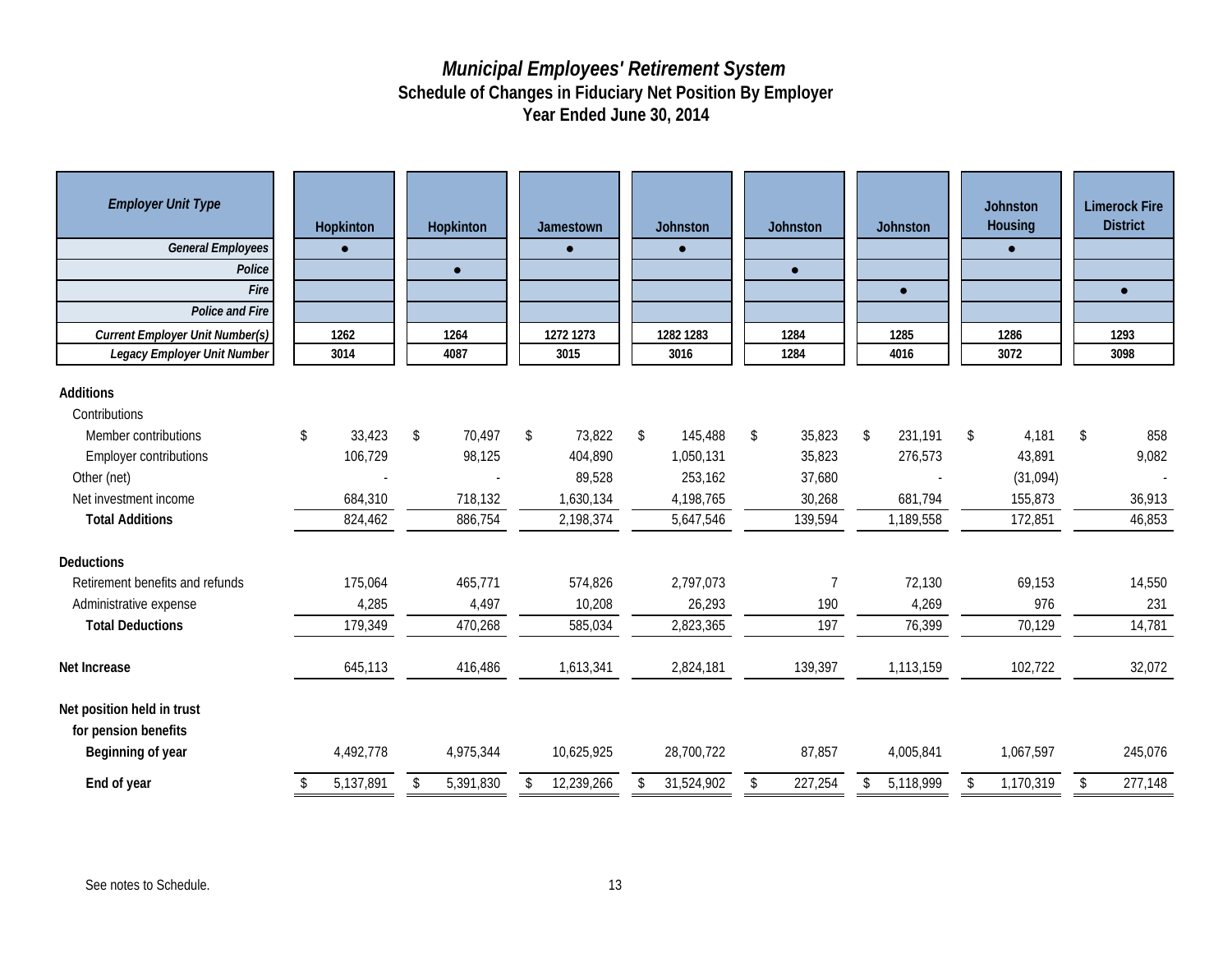| <b>Employer Unit Type</b><br><b>General Employees</b><br>Police<br>Fire<br><b>Police and Fire</b><br><b>Current Employer Unit Number(s)</b><br>Legacy Employer Unit Number | Lincoln<br>$\bullet$<br>1302 1303<br>3017 | <b>Lincoln Rescue</b><br>$\bullet$<br>1305<br>4107 | <b>Lincoln Housing</b><br>$\bullet$<br>1306<br>3057 | Middletown<br>$\bullet$<br>1322 1323<br>3019 | Middletown<br>$\bullet$<br>1324<br>4109 | Narragansett<br>Housing<br>$\bullet$<br>1336<br>3043 |                         | <b>New Shoreham</b><br>$\bullet$<br>1342 1343<br>3022 |
|----------------------------------------------------------------------------------------------------------------------------------------------------------------------------|-------------------------------------------|----------------------------------------------------|-----------------------------------------------------|----------------------------------------------|-----------------------------------------|------------------------------------------------------|-------------------------|-------------------------------------------------------|
| <b>Additions</b>                                                                                                                                                           |                                           |                                                    |                                                     |                                              |                                         |                                                      |                         |                                                       |
| Contributions                                                                                                                                                              |                                           |                                                    |                                                     |                                              |                                         |                                                      |                         |                                                       |
| Member contributions                                                                                                                                                       | \$<br>9,159                               | \$<br>73,273                                       | \$<br>7,509                                         | \$<br>113,801                                | \$<br>227,700                           | \$<br>3,570                                          | \$                      | 41,678                                                |
| <b>Employer contributions</b>                                                                                                                                              | 102,118                                   | 144,073                                            | 53,566                                              | 664,994                                      | 100,942                                 | 8,238                                                |                         | 168,351                                               |
| Other (net)                                                                                                                                                                | 212,009                                   |                                                    |                                                     | 124                                          | 556                                     |                                                      |                         | (8,676)                                               |
| Net investment income                                                                                                                                                      | 247,030                                   | 417,750                                            | 222,621                                             | 2,287,085                                    | 615,657                                 | 67,645                                               |                         | 867,957                                               |
| <b>Total Additions</b>                                                                                                                                                     | 570,315                                   | 635,096                                            | 283,696                                             | 3,066,004                                    | 944,855                                 | 79,453                                               |                         | 1,069,310                                             |
| Deductions                                                                                                                                                                 |                                           |                                                    |                                                     |                                              |                                         |                                                      |                         |                                                       |
| Retirement benefits and refunds                                                                                                                                            | 102,825                                   | 151,747                                            | 105,208                                             | 974,316                                      | 52,136                                  | 5,256                                                |                         | 248,780                                               |
| Administrative expense                                                                                                                                                     | 1,547                                     | 2,616                                              | 1,394                                               | 14,322                                       | 3,855                                   | 424                                                  |                         | 5,435                                                 |
| <b>Total Deductions</b>                                                                                                                                                    | 104,372                                   | 154,363                                            | 106,602                                             | 988,638                                      | 55,991                                  | 5,679                                                |                         | 254,215                                               |
| Net Increase                                                                                                                                                               | 465,943                                   | 480,732                                            | 177,094                                             | 2,077,366                                    | 888,865                                 | 73,774                                               |                         | 815,095                                               |
| Net position held in trust<br>for pension benefits<br>Beginning of year                                                                                                    | 1,388,789                                 | 2,655,794                                          | 1,494,374                                           | 15,094,377                                   | 3,733,572                               | 434,114                                              |                         | 5,701,647                                             |
| End of year                                                                                                                                                                | \$<br>1,854,733                           | \$<br>3,136,527                                    | \$<br>1,671,469                                     | \$<br>17,171,743                             | \$<br>4,622,437                         | \$<br>507,888                                        | $\sqrt[6]{\frac{1}{2}}$ | 6,516,742                                             |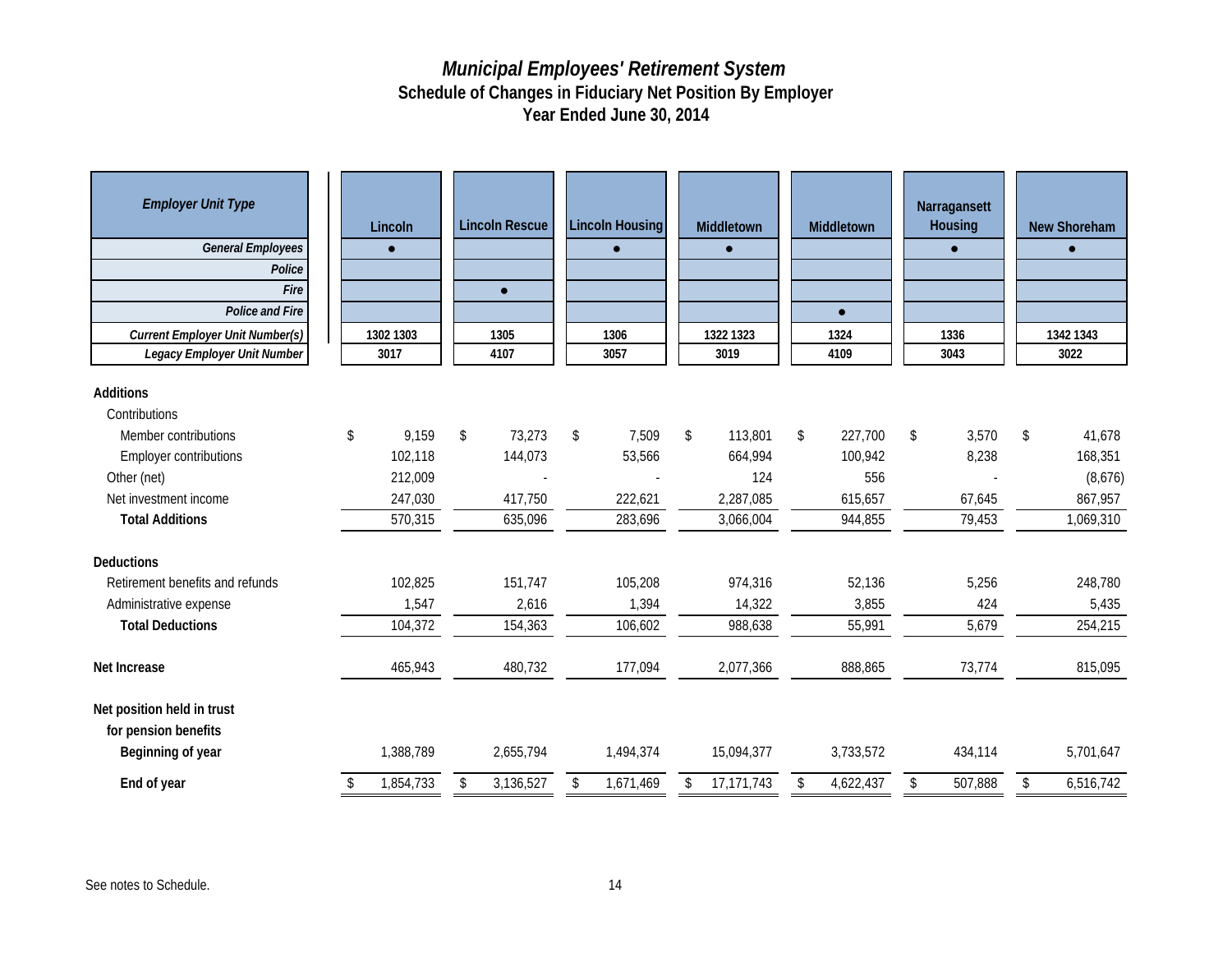| <b>Employer Unit Type</b><br><b>General Employees</b><br>Police<br>Fire<br>Police and Fire<br><b>Current Employer Unit Number(s)</b><br>Legacy Employer Unit Number | <b>New Shoreham</b><br>$\bullet$<br>1344<br>4108 |           | <b>Newport</b><br>1352 1353 1354<br>3021 | <b>Newport</b><br>Housing<br>$\bullet$<br>1356<br>3069 | <b>North</b><br><b>Cumberland Fire</b><br><b>District</b><br>$\bullet$<br>1365<br>4101 | <b>North</b><br>Kingstown<br>$\bullet$<br>1372 1373<br>3023 | <b>North</b><br>Kingstown<br>$\bullet$<br>1374<br>4056 | <b>North</b><br>Kingstown<br>$\bullet$<br>1375<br>4055 |
|---------------------------------------------------------------------------------------------------------------------------------------------------------------------|--------------------------------------------------|-----------|------------------------------------------|--------------------------------------------------------|----------------------------------------------------------------------------------------|-------------------------------------------------------------|--------------------------------------------------------|--------------------------------------------------------|
|                                                                                                                                                                     |                                                  |           |                                          |                                                        |                                                                                        |                                                             |                                                        |                                                        |
| <b>Additions</b>                                                                                                                                                    |                                                  |           |                                          |                                                        |                                                                                        |                                                             |                                                        |                                                        |
| Contributions                                                                                                                                                       |                                                  |           |                                          |                                                        |                                                                                        |                                                             |                                                        |                                                        |
| Member contributions                                                                                                                                                | \$                                               | 22,875    | \$<br>226,656                            | 30,828<br>\$                                           | \$<br>56,475                                                                           | \$<br>224,417                                               | \$<br>226,530                                          | \$<br>294,378                                          |
| <b>Employer contributions</b>                                                                                                                                       |                                                  | 52,664    | 2,240,214                                | 290,928                                                | 105,004                                                                                | 1,737,697                                                   | 644,767                                                | 758,704                                                |
| Other (net)                                                                                                                                                         |                                                  | 8,780     | 119,179                                  |                                                        | 68,883                                                                                 | (7,037)                                                     | 472                                                    | 6,333                                                  |
| Net investment income                                                                                                                                               |                                                  | 146,745   | 6,243,957                                | 886,530                                                | 591,786                                                                                | 6,151,942                                                   | 2,556,525                                              | 3,899,709                                              |
| <b>Total Additions</b>                                                                                                                                              |                                                  | 231,064   | 8,830,007                                | 1,208,286                                              | 822,148                                                                                | 8,107,019                                                   | 3,428,293                                              | 4,959,124                                              |
| <b>Deductions</b>                                                                                                                                                   |                                                  |           |                                          |                                                        |                                                                                        |                                                             |                                                        |                                                        |
| Retirement benefits and refunds                                                                                                                                     |                                                  | 77,381    | 4,944,136                                | 552,709                                                | 208,505                                                                                | 3,689,223                                                   | 1,366,622                                              | 2,106,121                                              |
| Administrative expense                                                                                                                                              |                                                  | 919       | 39,100                                   | 5,551                                                  | 3,706                                                                                  | 38,523                                                      | 16,009                                                 | 24,420                                                 |
| <b>Total Deductions</b>                                                                                                                                             |                                                  | 78,300    | 4,983,235                                | 558,260                                                | 212,211                                                                                | 3,727,746                                                   | 1,382,631                                              | 2,130,541                                              |
| Net Increase                                                                                                                                                        |                                                  | 152,764   | 3,846,772                                | 650,026                                                | 609,937                                                                                | 4,379,273                                                   | 2,045,662                                              | 2,828,583                                              |
| Net position held in trust<br>for pension benefits<br>Beginning of year                                                                                             |                                                  | 949,014   | 43,033,711                               | 6,006,165                                              | 3,833,271                                                                              | 41,810,345                                                  | 17,149,078                                             | 26,450,966                                             |
| End of year                                                                                                                                                         | \$                                               | 1,101,779 | \$<br>46,880,482                         | 6,656,191<br>\$                                        | \$<br>4,443,208                                                                        | \$<br>46,189,618                                            | \$<br>19,194,740                                       | \$<br>29,279,549                                       |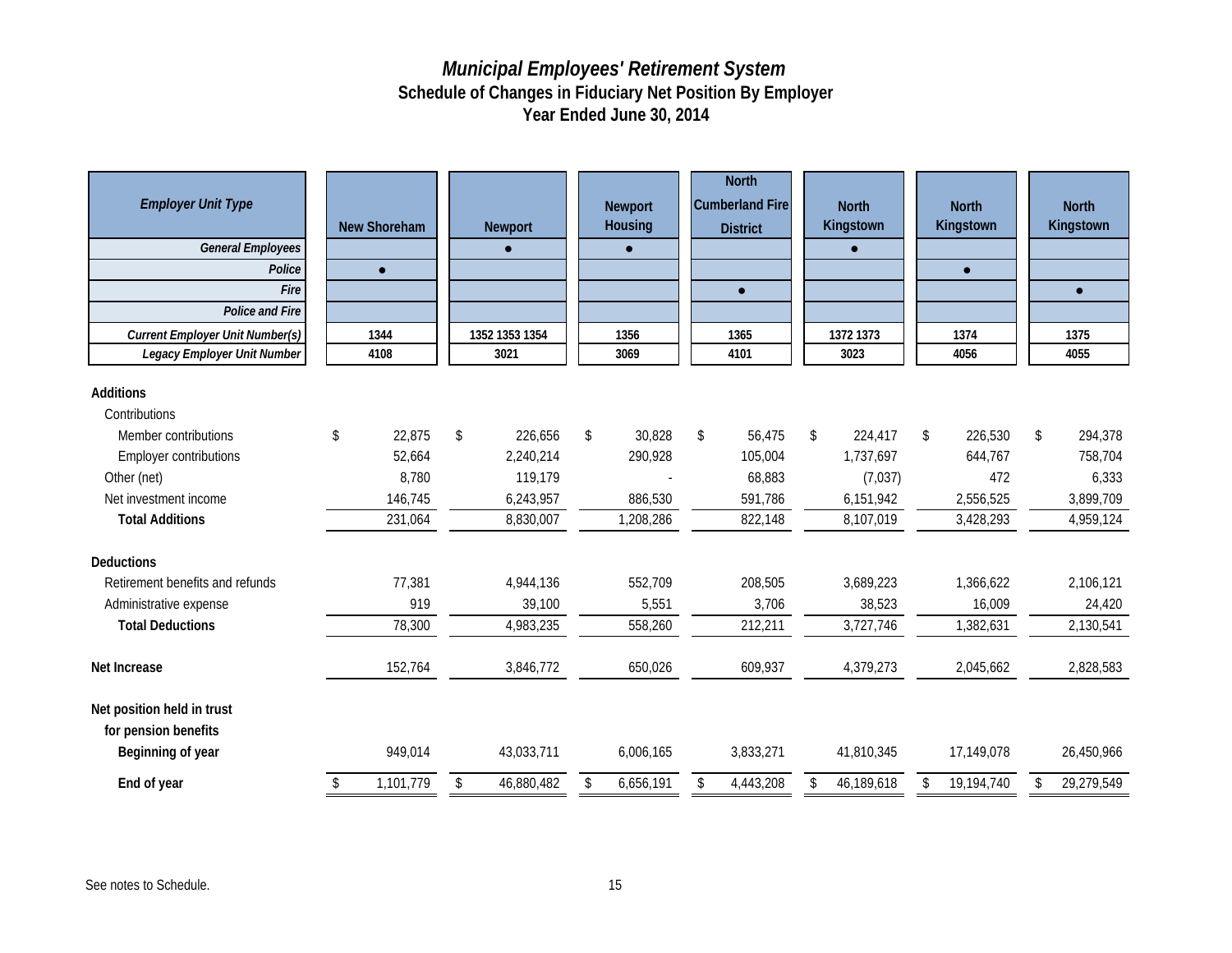| <b>Employer Unit Type</b><br><b>General Employees</b><br>Police<br>Fire<br>Police and Fire<br><b>Current Employer Unit Number(s)</b><br>Legacy Employer Unit Number | <b>North</b><br>Providence<br>$\bullet$<br>1382 1383<br>3024 | <b>North</b><br>Providence<br>$\bullet$<br>1385<br>4058 | <b>North</b><br>Providence<br>Housing<br>1386<br>3066 | <b>North Smithfield</b><br>$\bullet$<br>1392 1393<br>3025 | <b>North Smithfield</b><br>$\bullet$<br>1394<br>4076 | North Smithfield<br><b>Voluntary Fire</b><br>$\bullet$<br>1395 1435<br>4047 | <b>Northern RI</b><br>Collaborative<br>$\bullet$<br>1403<br>3081 | Pawtucket<br>$\bullet$<br>1412 1413<br>3026 |
|---------------------------------------------------------------------------------------------------------------------------------------------------------------------|--------------------------------------------------------------|---------------------------------------------------------|-------------------------------------------------------|-----------------------------------------------------------|------------------------------------------------------|-----------------------------------------------------------------------------|------------------------------------------------------------------|---------------------------------------------|
| Additions                                                                                                                                                           |                                                              |                                                         |                                                       |                                                           |                                                      |                                                                             |                                                                  |                                             |
| Contributions                                                                                                                                                       |                                                              |                                                         |                                                       |                                                           |                                                      |                                                                             |                                                                  |                                             |
| Member contributions                                                                                                                                                | \$<br>79,175                                                 | 364,178<br>\$                                           | 5,333<br>\$                                           | 77,177<br>\$                                              | 104,549<br>\$                                        | 98,064<br>\$                                                                | \$<br>17,434                                                     | 383,778<br>\$                               |
| <b>Employer contributions</b>                                                                                                                                       | 482,264                                                      | 912,444                                                 | 60,801                                                | 193,061                                                   | 182,437                                              | 164,638                                                                     | 55,813                                                           | 2,748,725                                   |
| Other (net)                                                                                                                                                         | (461, 535)                                                   | 4,946                                                   |                                                       | (104, 406)                                                |                                                      | 2,085                                                                       |                                                                  | (9, 184)                                    |
| Net investment income                                                                                                                                               | 3,808,732                                                    | 4,114,352                                               | 113,623                                               | 1,880,372                                                 | 1,177,979                                            | 878,607                                                                     | 372,053                                                          | 12,248,352                                  |
| <b>Total Additions</b>                                                                                                                                              | 3,908,636                                                    | 5,395,921                                               | 179,757                                               | 2,046,203                                                 | 1,464,965                                            | 1,143,394                                                                   | 445,300                                                          | 15,371,671                                  |
| <b>Deductions</b>                                                                                                                                                   |                                                              |                                                         |                                                       |                                                           |                                                      |                                                                             |                                                                  |                                             |
| Retirement benefits and refunds                                                                                                                                     | 1,573,501                                                    | 2,088,125                                               | 103,138                                               | 776,322                                                   | 654,847                                              | 291,902                                                                     | 185,235                                                          | 8,289,462                                   |
| Administrative expense                                                                                                                                              | 23,850                                                       | 25,764                                                  | 712                                                   | 11,775                                                    | 7,376                                                | 5,502                                                                       | 2,330                                                            | 76,699                                      |
| <b>Total Deductions</b>                                                                                                                                             | 1,597,351                                                    | 2,113,889                                               | 103,850                                               | 788,097                                                   | 662,224                                              | 297,404                                                                     | 187,564                                                          | 8,366,161                                   |
| Net Increase                                                                                                                                                        | 2,311,285                                                    | 3,282,032                                               | 75,908                                                | 1,258,106                                                 | 802,741                                              | 845,989                                                                     | 257,736                                                          | 7,005,509                                   |
| Net position held in trust<br>for pension benefits<br>Beginning of year                                                                                             | 26,285,193                                                   | 27,609,082                                              | 777,186                                               | 12,859,982                                                | 8,041,682                                            | 5,750,708                                                                   | 2,535,690                                                        | 84,956,788                                  |
| End of year                                                                                                                                                         | 28,596,477                                                   | 30,891,114                                              | 853,094<br>\$                                         | 14,118,088<br><sup>\$</sup>                               | 8,844,423<br>\$                                      | 6,596,698<br>\$                                                             | 2,793,426<br>\$                                                  | 91,962,298<br>\$                            |
|                                                                                                                                                                     |                                                              |                                                         |                                                       |                                                           |                                                      |                                                                             |                                                                  |                                             |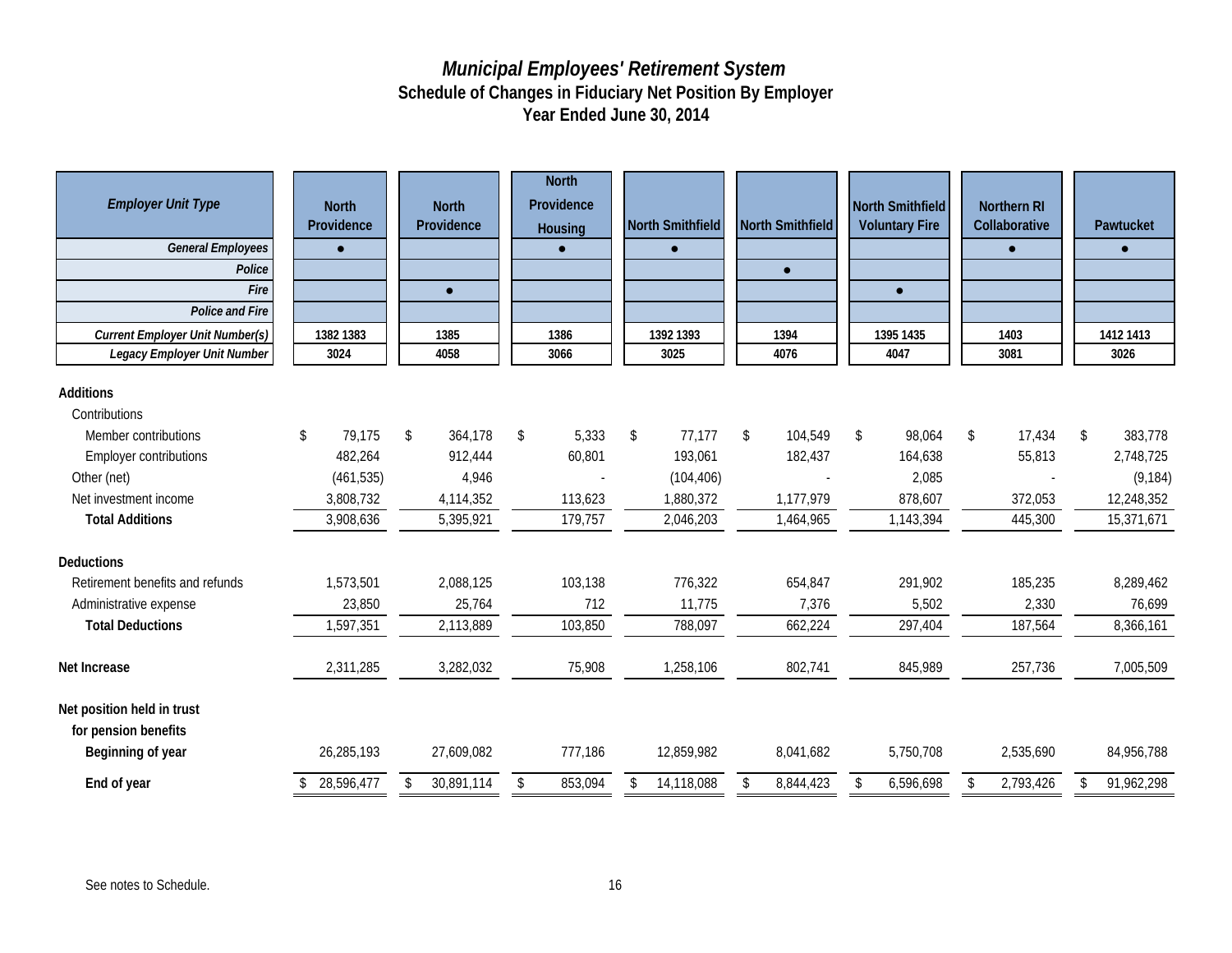| <b>Employer Unit Type</b><br><b>General Employees</b><br>Police<br>Fire<br><b>Police and Fire</b><br><b>Current Employer Unit Number(s)</b><br>Legacy Employer Unit Number | Pawtucket<br>Housing<br>$\bullet$<br>1416<br>3053 | Richmond<br>$\bullet$<br>1452<br>3029 | Richmond<br>$\bullet$<br>1454<br>4029 | <b>Scituate</b><br>$\bullet$<br>1462 1463<br>3030 | <b>Scituate</b><br>$\bullet$<br>1464<br>4073 | Smithfield<br>$\bullet$<br>1465<br>1465 | Smithfield<br>$\bullet$<br>1472 1473<br>3031 |
|----------------------------------------------------------------------------------------------------------------------------------------------------------------------------|---------------------------------------------------|---------------------------------------|---------------------------------------|---------------------------------------------------|----------------------------------------------|-----------------------------------------|----------------------------------------------|
|                                                                                                                                                                            |                                                   |                                       |                                       |                                                   |                                              |                                         |                                              |
| <b>Additions</b>                                                                                                                                                           |                                                   |                                       |                                       |                                                   |                                              |                                         |                                              |
| Contributions                                                                                                                                                              |                                                   |                                       |                                       |                                                   |                                              |                                         |                                              |
| Member contributions                                                                                                                                                       | \$<br>56,749                                      | \$<br>9,770                           | \$<br>60,573                          | \$<br>53,046                                      | $\sqrt[6]{\frac{1}{2}}$<br>$\sim$            | 37,684<br>\$                            | \$<br>63,703                                 |
| <b>Employer contributions</b>                                                                                                                                              |                                                   | 96,455                                | 57,398                                | 382,765                                           |                                              | 37,684                                  | 239,838                                      |
| Other (net)                                                                                                                                                                | 66                                                | 59                                    |                                       | (47, 727)                                         |                                              | 22,656                                  | (62, 377)                                    |
| Net investment income                                                                                                                                                      | 1,847,171                                         | 264,216                               | 185,875                               | 1,388,236                                         | 27,063                                       | 98,832                                  | 1,669,363                                    |
| <b>Total Additions</b>                                                                                                                                                     | 1,903,986                                         | 370,499                               | 303,846                               | 1,776,320                                         | 27,063                                       | 196,855                                 | 1,910,527                                    |
| Deductions                                                                                                                                                                 |                                                   |                                       |                                       |                                                   |                                              |                                         |                                              |
| Retirement benefits and refunds                                                                                                                                            | 384,376                                           | 107,897                               | 63,940                                | 850,773                                           | 3,615                                        | 24                                      | 835,313                                      |
| Administrative expense                                                                                                                                                     | 11,567                                            | 1,655                                 | 1,164                                 | 8,693                                             | 169                                          | 619                                     | 10,454                                       |
| <b>Total Deductions</b>                                                                                                                                                    | 395,943                                           | 109,551                               | 65,104                                | 859,466                                           | 3,785                                        | 643                                     | 845,767                                      |
| Net Increase                                                                                                                                                               | 1,508,044                                         | 260,948                               | 238,743                               | 916,854                                           | 23,278                                       | 196,212                                 | 1,064,760                                    |
| Net position held in trust<br>for pension benefits<br>Beginning of year                                                                                                    | 12,360,765                                        | 1,722,820                             | 1,156,834                             | 9,506,211                                         | 179,911                                      | 545,834                                 | 11,469,041                                   |
| End of year                                                                                                                                                                | 13,868,809<br>\$                                  | 1,983,769<br>\$                       | 1,395,577<br>\$                       | 10,423,065<br>\$                                  | 203,189<br>\$                                | 742,046<br>\$                           | 12,533,801<br>\$                             |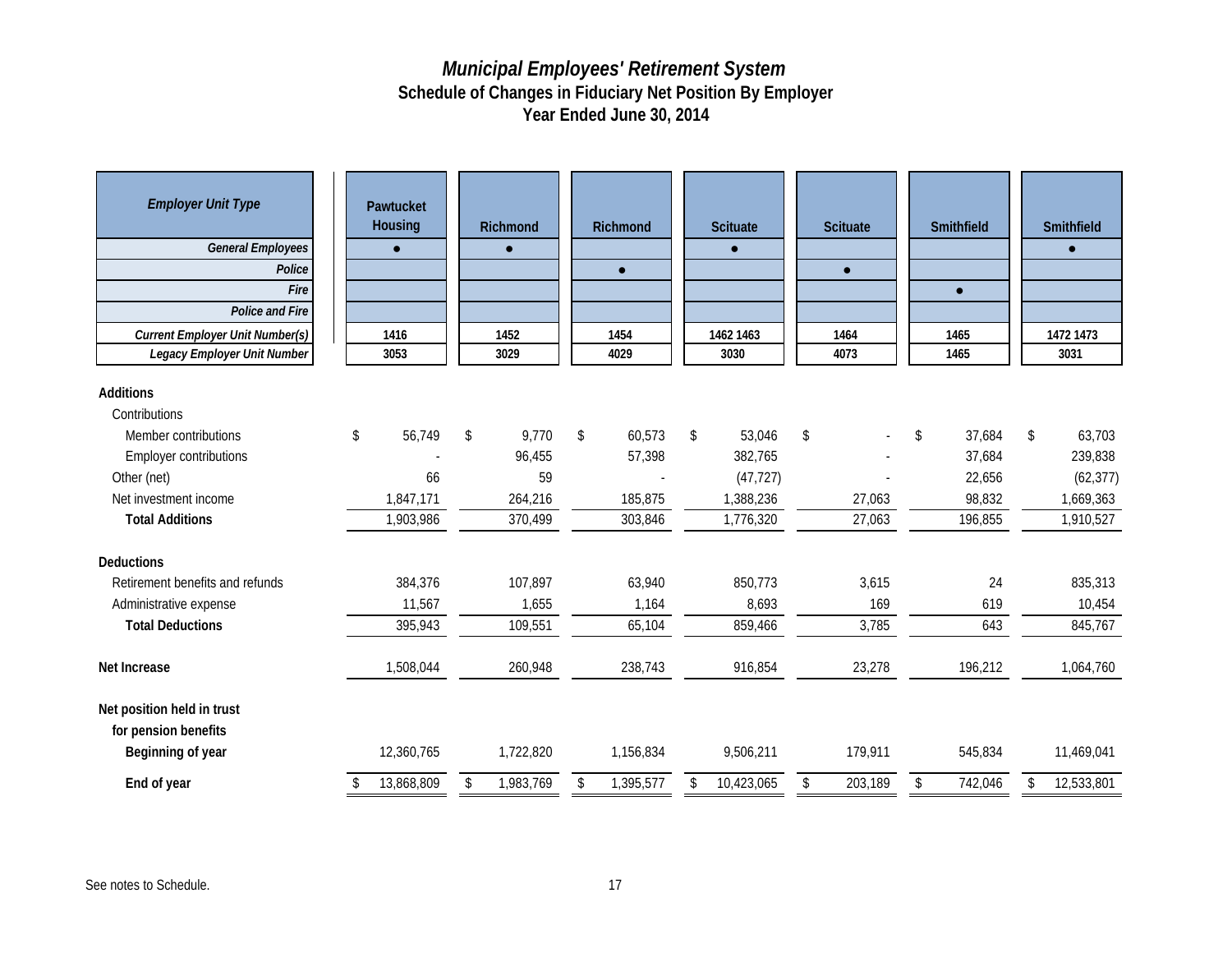| <b>Employer Unit Type</b>                                               | Smithfield    | Smithfield<br><b>Housing</b> | Smithfield<br>(COLA) | South<br>Kingstown | South<br>Kingstown | South<br>Kingstown<br>Housing | South<br>Kingstown<br>(EMT) |
|-------------------------------------------------------------------------|---------------|------------------------------|----------------------|--------------------|--------------------|-------------------------------|-----------------------------|
| <b>General Employees</b><br>Police                                      |               | $\bullet$                    | $\bullet$            | $\bullet$          |                    |                               |                             |
| Fire                                                                    | $\bullet$     |                              |                      |                    | $\bullet$          |                               | $\bullet$                   |
| <b>Police and Fire</b>                                                  |               |                              |                      |                    |                    |                               |                             |
| <b>Current Employer Unit Number(s)</b>                                  | 1474          | 1476                         | 1478                 | 1492 1493          | 1494               | 1496                          | 1505                        |
| Legacy Employer Unit Number                                             | 4031          | 3084                         | 3094                 | 3032               | 4063               | 3080                          | 4099                        |
|                                                                         |               |                              |                      |                    |                    |                               |                             |
| <b>Additions</b>                                                        |               |                              |                      |                    |                    |                               |                             |
| Contributions                                                           |               |                              |                      |                    |                    |                               |                             |
| Member contributions                                                    | \$<br>227,478 | \$<br>1,419                  | \$<br>66,806         | \$<br>247,508      | \$<br>257,164      | \$<br>3,564                   | \$<br>63,498                |
| <b>Employer contributions</b>                                           | 133,929       | 3,399                        | 289,607              | 1,298,368          | 468,675            | 6,556                         | 33,018                      |
| Other (net)                                                             |               |                              |                      | 4,318              | 801                |                               | 154                         |
| Net investment income                                                   | 1,681,302     | 57.880                       | 1,878,173            | 6,851,087          | 2,930,811          | 48.797                        | 478,328                     |
| <b>Total Additions</b>                                                  | 2,042,709     | 62,698                       | 2,234,586            | 8,401,281          | 3,657,450          | 58,917                        | 574,999                     |
| <b>Deductions</b>                                                       |               |                              |                      |                    |                    |                               |                             |
| Retirement benefits and refunds                                         | 215,212       | 14                           | 684,734              | 2,713,486          | 1,630,699          | 12                            | 72,944                      |
| Administrative expense                                                  | 10,528        | 362                          | 11,761               | 42,901             | 18,353             | 306                           | 2,995                       |
| <b>Total Deductions</b>                                                 | 225,740       | 377                          | 696,495              | 2,756,387          | 1,649,052          | 318                           | 75,939                      |
| <b>Net Increase</b>                                                     | 1,816,969     | 62,321                       | 1,538,091            | 5,644,894          | 2,008,398          | 58,599                        | 499,060                     |
| Net position held in trust<br>for pension benefits<br>Beginning of year | 10,806,475    | 372,249                      | 12,563,484           | 45,794,003         | 19,996,526         | 307,773                       | 3,092,294                   |
| End of year                                                             | 12,623,444    | \$<br>434,570                | \$<br>14,101,575     | \$<br>51,438,896   | \$<br>22,004,925   | \$<br>366,372                 | \$<br>3,591,354             |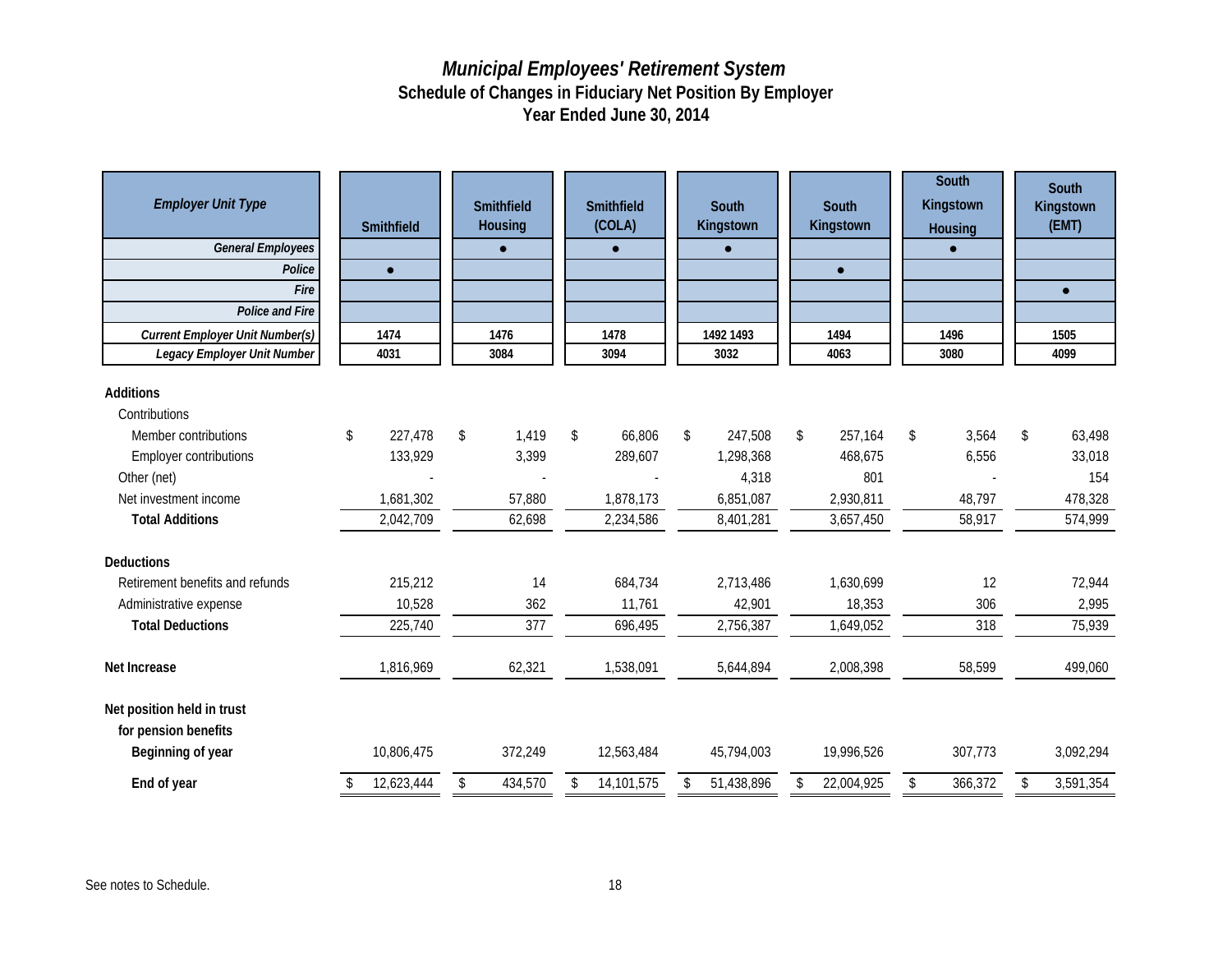| <b>Employer Unit Type</b><br><b>General Employees</b><br>Police<br>Fire<br>Police and Fire<br><b>Current Employer Unit Number(s)</b><br>Legacy Employer Unit Number | <b>Union Fire</b><br><b>District</b><br>$\bullet$<br>1515<br>3027 | Tiogue<br><b>Lighting and</b><br><b>Fire District</b><br>$\bullet$<br>1528<br>3042 | <b>Tiverton</b><br>$\bullet$<br>1532 1533<br>3033 | <b>Tiverton</b><br>$\bullet$<br>1534<br>4077 | <b>Tiverton (Local</b><br>2670A)<br>$\bullet$<br>1538<br>3077 | Valley Falls Fire<br><b>District</b><br>$\bullet$<br>1555<br>4042 | Warren<br>$\bullet$<br>1562<br>3034 | Warren<br>$\bullet$<br>1564 1565<br>4062 |
|---------------------------------------------------------------------------------------------------------------------------------------------------------------------|-------------------------------------------------------------------|------------------------------------------------------------------------------------|---------------------------------------------------|----------------------------------------------|---------------------------------------------------------------|-------------------------------------------------------------------|-------------------------------------|------------------------------------------|
|                                                                                                                                                                     |                                                                   |                                                                                    |                                                   |                                              |                                                               |                                                                   |                                     |                                          |
| Additions                                                                                                                                                           |                                                                   |                                                                                    |                                                   |                                              |                                                               |                                                                   |                                     |                                          |
| Contributions                                                                                                                                                       |                                                                   |                                                                                    |                                                   |                                              |                                                               |                                                                   |                                     |                                          |
| Member contributions                                                                                                                                                | \$<br>2,881                                                       | \$<br>$\omega$                                                                     | \$<br>67,392                                      | \$<br>133,465                                | \$<br>18,161                                                  | \$<br>52,114                                                      | \$<br>40,521                        | \$<br>111,691                            |
| <b>Employer contributions</b>                                                                                                                                       | 21,523                                                            |                                                                                    | 129,321                                           | 164,296                                      | 89,438                                                        | 102,119                                                           | 270,622                             | 343,729                                  |
| Other (net)                                                                                                                                                         |                                                                   |                                                                                    | 24,574                                            | (154)                                        |                                                               |                                                                   |                                     |                                          |
| Net investment income                                                                                                                                               | 82,535                                                            | 6,478                                                                              | 1,732,208                                         | 1,297,206                                    | 525,526                                                       | 439,591                                                           | 671,865                             | 1,234,929                                |
| <b>Total Additions</b>                                                                                                                                              | 106,939                                                           | 6,478                                                                              | 1,953,494                                         | 1,594,813                                    | 633,125                                                       | 593,824                                                           | 983,008                             | 1,690,349                                |
| <b>Deductions</b>                                                                                                                                                   |                                                                   |                                                                                    |                                                   |                                              |                                                               |                                                                   |                                     |                                          |
| Retirement benefits and refunds                                                                                                                                     | 13,404                                                            | 1,870                                                                              | 530,246                                           | 653,720                                      | 206,525                                                       | 280,489                                                           | 453,981                             | 608,108                                  |
| Administrative expense                                                                                                                                              | 517                                                               | 41                                                                                 | 10,847                                            | 8,123                                        | 3,291                                                         | 2,753                                                             | 4,207                               | 7,733                                    |
| <b>Total Deductions</b>                                                                                                                                             | 13,920                                                            | 1,910                                                                              | 541,093                                           | 661,843                                      | 209,816                                                       | 283,242                                                           | 458,189                             | 615,842                                  |
| Net Increase                                                                                                                                                        | 93,018                                                            | 4,568                                                                              | 1,412,401                                         | 932,970                                      | 423,309                                                       | 310,582                                                           | 524,819                             | 1,074,507                                |
| Net position held in trust<br>for pension benefits<br>Beginning of year                                                                                             | 526,667                                                           | 44,071                                                                             | 11,593,250                                        | 8,806,631                                    | 3,522,415                                                     | 2,989,928                                                         | 4,519,637                           | 8,197,511                                |
| End of year                                                                                                                                                         | 619,685                                                           | \$<br>48,639                                                                       | \$<br>13,005,651                                  | \$<br>9,739,601                              | \$<br>3,945,724                                               | \$<br>3,300,510                                                   | \$<br>5,044,456                     | \$<br>9,272,018                          |
|                                                                                                                                                                     |                                                                   |                                                                                    |                                                   |                                              |                                                               |                                                                   |                                     |                                          |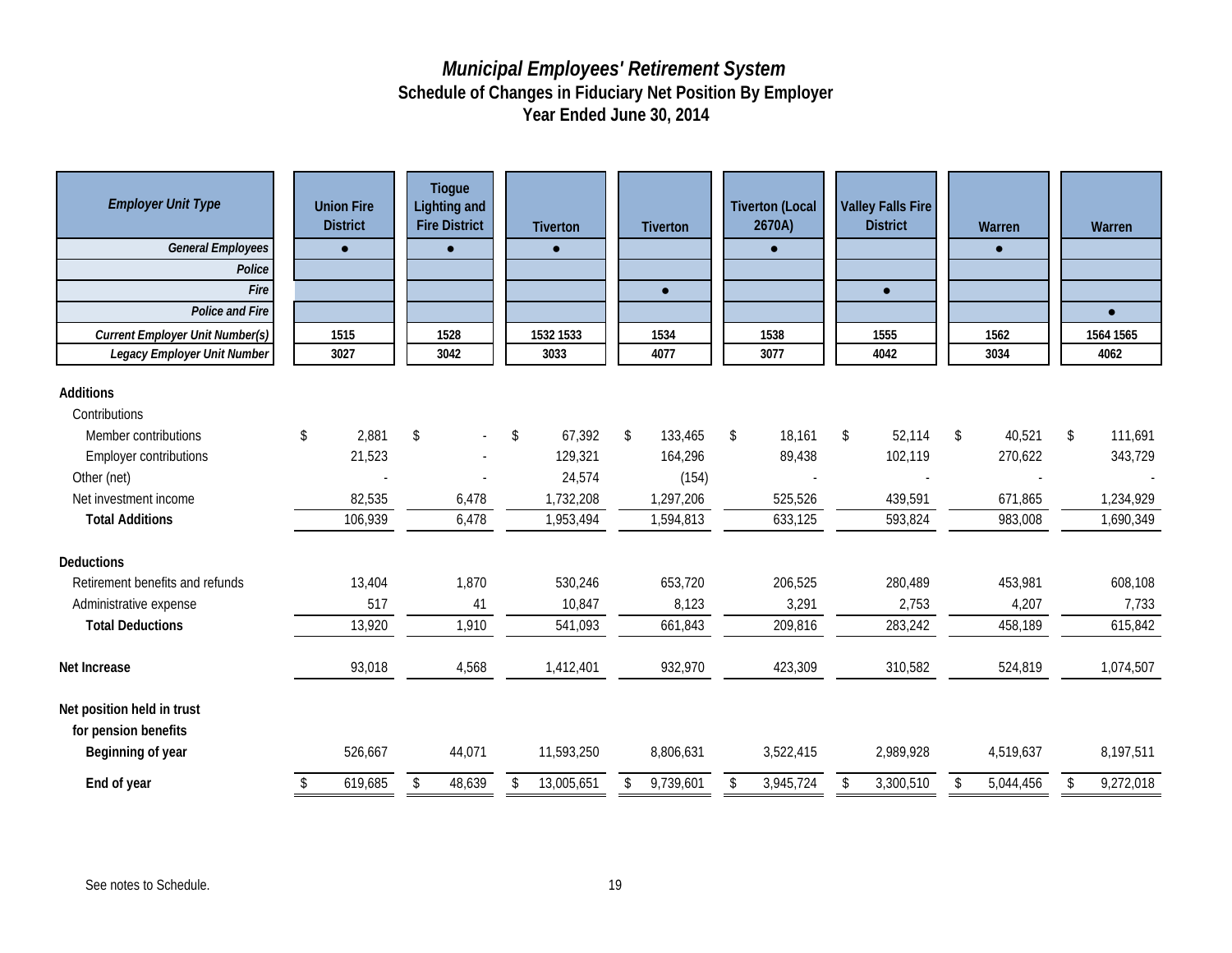| <b>Employer Unit Type</b><br><b>General Employees</b><br>Police<br>Fire<br><b>Police and Fire</b><br><b>Current Employer Unit Number(s)</b><br>Legacy Employer Unit Number | <b>Warren Housing</b><br>$\bullet$<br>1566<br>3071 | West<br>Greenwich<br>$\bullet$<br>1602<br>3037 | <b>West Greenwich</b><br>$\bullet$<br>1604<br>4089 | <b>West Warwick</b><br>Housing<br>$\bullet$<br>1616<br>3083 | Westerly<br>$\bullet$<br>1622 1623<br>3036 | Woonsocket<br>$\bullet$<br>1632 1633<br>3039 | Woonsocket<br>$\bullet$<br>1634<br>4085 |
|----------------------------------------------------------------------------------------------------------------------------------------------------------------------------|----------------------------------------------------|------------------------------------------------|----------------------------------------------------|-------------------------------------------------------------|--------------------------------------------|----------------------------------------------|-----------------------------------------|
| <b>Additions</b>                                                                                                                                                           |                                                    |                                                |                                                    |                                                             |                                            |                                              |                                         |
| Contributions                                                                                                                                                              |                                                    |                                                |                                                    |                                                             |                                            |                                              |                                         |
| Member contributions                                                                                                                                                       | \$<br>5,466                                        | \$<br>19,458                                   | \$<br>63,821                                       | \$<br>9,320                                                 | \$                                         | \$<br>222,933                                | \$<br>413,635                           |
| <b>Employer contributions</b>                                                                                                                                              | 18,450                                             | 133,678                                        | 142,798                                            | 51,581                                                      | 183,142                                    | 1,000,863                                    | 948,214                                 |
| Other (net)                                                                                                                                                                | 31,094                                             |                                                |                                                    |                                                             |                                            | (77, 808)                                    | (36, 501)                               |
| Net investment income                                                                                                                                                      | 175,337                                            | 330,414                                        | 467,061                                            | 230,171                                                     | 29,732                                     | 8,312,035                                    | 4,613,983                               |
| <b>Total Additions</b>                                                                                                                                                     | 230,347                                            | 483,551                                        | 673,680                                            | 291,072                                                     | 212,874                                    | 9,458,024                                    | 5,939,330                               |
| Deductions                                                                                                                                                                 |                                                    |                                                |                                                    |                                                             |                                            |                                              |                                         |
| Retirement benefits and refunds                                                                                                                                            | 127,562                                            | 270,850                                        | 229,912                                            | 72,970                                                      | 141,905                                    | 4,641,346                                    | 2,382,563                               |
| Administrative expense                                                                                                                                                     | 1,098                                              | 2,069                                          | 2,925                                              | 1,441                                                       | 186                                        | 52,050                                       | 28,893                                  |
| <b>Total Deductions</b>                                                                                                                                                    | 128,660                                            | 272,919                                        | 232,837                                            | 74,412                                                      | 142,091                                    | 4,693,396                                    | 2,411,456                               |
| <b>Net Increase</b>                                                                                                                                                        | 101,688                                            | 210,631                                        | 440,844                                            | 216,660                                                     | 70,783                                     | 4,764,628                                    | 3,527,874                               |
| Net position held in trust<br>for pension benefits<br>Beginning of year                                                                                                    | 1,214,769                                          | 2,270,161                                      | 3,065,913                                          | 1,511,496                                                   | 152,446                                    | 57,643,266                                   | 31,114,536                              |
| End of year                                                                                                                                                                | \$<br>1,316,456                                    | \$<br>2,480,792                                | \$<br>3,506,756                                    | \$<br>1,728,156                                             | \$<br>223,229                              | \$<br>62,407,893                             | \$<br>34,642,410                        |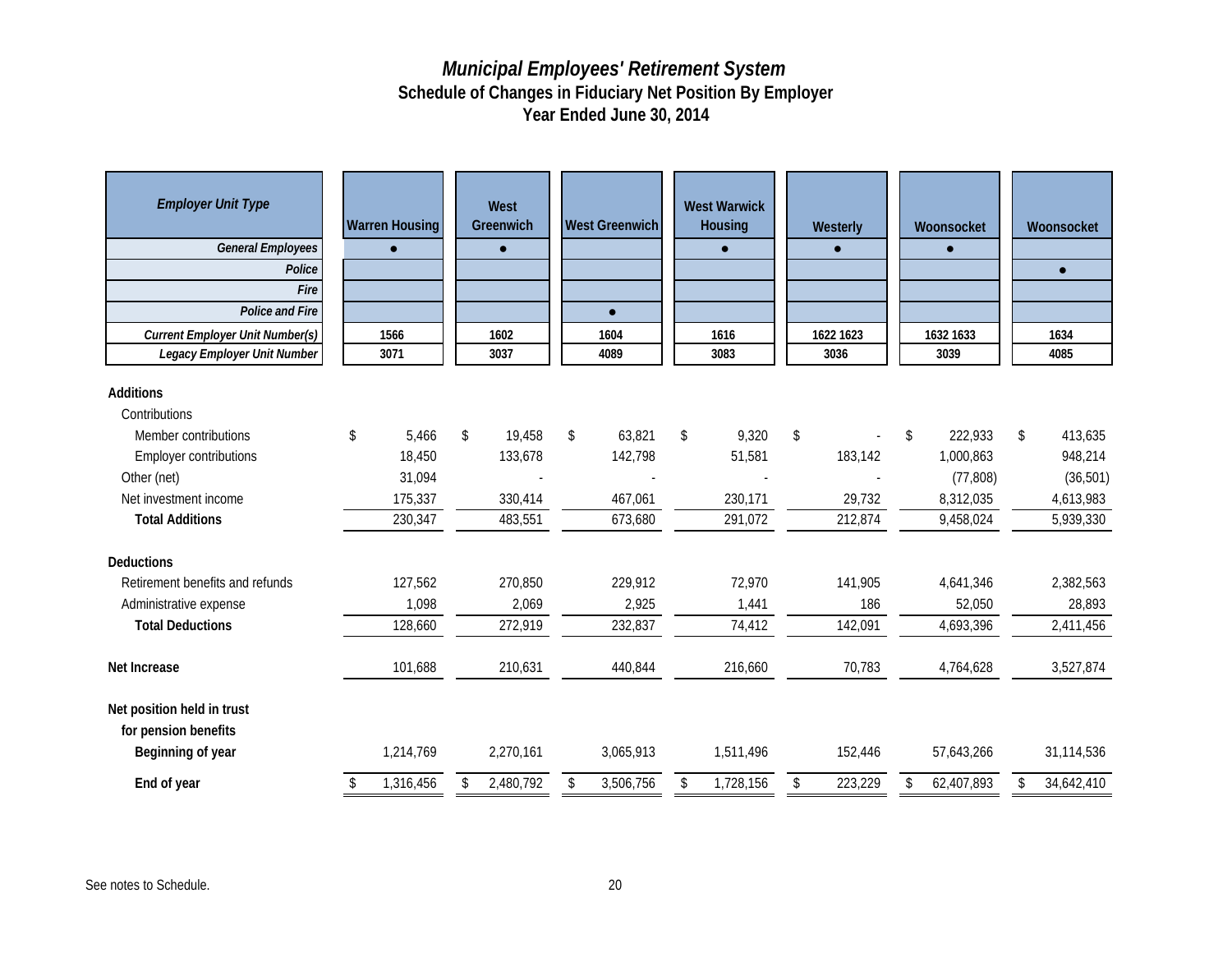| <b>Additions</b><br>Contributions<br>\$<br>\$<br>550,936<br>17,055<br>\$<br>4,770<br>\$<br>28,265<br>\$<br>11,312,953<br>Member contributions<br>\$<br>516,516<br>7,394<br>43,175<br>11,687<br>23,346<br>37,897,122<br><b>Employer contributions</b><br>73,530<br>Other (net)<br>85,978<br>185,631,282<br>Net investment income<br>5,442,627<br>17,101<br>94,203<br>159,986<br>102,435<br>6,510,080<br>24,495<br>154,432<br>211,597<br>234,914,887<br><b>Total Additions</b><br><b>Deductions</b><br>Retirement benefits and refunds<br>1,020,514<br>22,833<br>21<br>39<br>89,303,185<br>$\overline{4}$<br>34,082<br>590<br>1,162,418<br>107<br>538<br>1,002<br>Administrative expense<br><b>Total Deductions</b><br>1,054,596<br>23,422<br>560<br>90,465,603<br>111<br>1,041<br>24,384<br>131,010<br>101,876<br>210,556<br>Net Increase<br>5,455,484<br>144,449,284<br>Net position held in trust<br>for pension benefits<br>Beginning of year<br>35,408,504<br>104,013<br>576,281<br>543,660<br>990,640<br>1,249,295,660 | <b>Employer Unit Type</b><br><b>General Employees</b><br>Police<br>Fire<br><b>Police and Fire</b><br><b>Current Employer Unit Number(s)</b><br>Legacy Employer Unit Number | Woonsocket<br>$\bullet$<br>1635<br>4093 | <b>Albion Fire</b><br><b>District</b><br>$\bullet$<br>1702<br>3103 | <b>Albion Fire</b><br><b>District</b><br>$\bullet$<br>1705<br>4111 | <b>Harrisville Fire</b><br><b>District</b><br>$\bullet$<br>1712<br>3102 | <b>Harrisville Fire</b><br><b>District</b><br>$\bullet$<br>1715<br>4110 | Total               |
|----------------------------------------------------------------------------------------------------------------------------------------------------------------------------------------------------------------------------------------------------------------------------------------------------------------------------------------------------------------------------------------------------------------------------------------------------------------------------------------------------------------------------------------------------------------------------------------------------------------------------------------------------------------------------------------------------------------------------------------------------------------------------------------------------------------------------------------------------------------------------------------------------------------------------------------------------------------------------------------------------------------------------|----------------------------------------------------------------------------------------------------------------------------------------------------------------------------|-----------------------------------------|--------------------------------------------------------------------|--------------------------------------------------------------------|-------------------------------------------------------------------------|-------------------------------------------------------------------------|---------------------|
|                                                                                                                                                                                                                                                                                                                                                                                                                                                                                                                                                                                                                                                                                                                                                                                                                                                                                                                                                                                                                            |                                                                                                                                                                            |                                         |                                                                    |                                                                    |                                                                         |                                                                         |                     |
|                                                                                                                                                                                                                                                                                                                                                                                                                                                                                                                                                                                                                                                                                                                                                                                                                                                                                                                                                                                                                            |                                                                                                                                                                            |                                         |                                                                    |                                                                    |                                                                         |                                                                         |                     |
|                                                                                                                                                                                                                                                                                                                                                                                                                                                                                                                                                                                                                                                                                                                                                                                                                                                                                                                                                                                                                            |                                                                                                                                                                            |                                         |                                                                    |                                                                    |                                                                         |                                                                         |                     |
|                                                                                                                                                                                                                                                                                                                                                                                                                                                                                                                                                                                                                                                                                                                                                                                                                                                                                                                                                                                                                            |                                                                                                                                                                            |                                         |                                                                    |                                                                    |                                                                         |                                                                         |                     |
|                                                                                                                                                                                                                                                                                                                                                                                                                                                                                                                                                                                                                                                                                                                                                                                                                                                                                                                                                                                                                            |                                                                                                                                                                            |                                         |                                                                    |                                                                    |                                                                         |                                                                         |                     |
|                                                                                                                                                                                                                                                                                                                                                                                                                                                                                                                                                                                                                                                                                                                                                                                                                                                                                                                                                                                                                            |                                                                                                                                                                            |                                         |                                                                    |                                                                    |                                                                         |                                                                         |                     |
|                                                                                                                                                                                                                                                                                                                                                                                                                                                                                                                                                                                                                                                                                                                                                                                                                                                                                                                                                                                                                            |                                                                                                                                                                            |                                         |                                                                    |                                                                    |                                                                         |                                                                         |                     |
|                                                                                                                                                                                                                                                                                                                                                                                                                                                                                                                                                                                                                                                                                                                                                                                                                                                                                                                                                                                                                            |                                                                                                                                                                            |                                         |                                                                    |                                                                    |                                                                         |                                                                         |                     |
|                                                                                                                                                                                                                                                                                                                                                                                                                                                                                                                                                                                                                                                                                                                                                                                                                                                                                                                                                                                                                            |                                                                                                                                                                            |                                         |                                                                    |                                                                    |                                                                         |                                                                         |                     |
|                                                                                                                                                                                                                                                                                                                                                                                                                                                                                                                                                                                                                                                                                                                                                                                                                                                                                                                                                                                                                            |                                                                                                                                                                            |                                         |                                                                    |                                                                    |                                                                         |                                                                         |                     |
|                                                                                                                                                                                                                                                                                                                                                                                                                                                                                                                                                                                                                                                                                                                                                                                                                                                                                                                                                                                                                            |                                                                                                                                                                            |                                         |                                                                    |                                                                    |                                                                         |                                                                         |                     |
|                                                                                                                                                                                                                                                                                                                                                                                                                                                                                                                                                                                                                                                                                                                                                                                                                                                                                                                                                                                                                            |                                                                                                                                                                            |                                         |                                                                    |                                                                    |                                                                         |                                                                         |                     |
|                                                                                                                                                                                                                                                                                                                                                                                                                                                                                                                                                                                                                                                                                                                                                                                                                                                                                                                                                                                                                            |                                                                                                                                                                            |                                         |                                                                    |                                                                    |                                                                         |                                                                         |                     |
|                                                                                                                                                                                                                                                                                                                                                                                                                                                                                                                                                                                                                                                                                                                                                                                                                                                                                                                                                                                                                            | End of year                                                                                                                                                                | 40,863,988                              | \$<br>128,397                                                      | \$<br>707,291                                                      | \$<br>645,535                                                           | \$<br>1,201,195                                                         | \$<br>1,393,744,944 |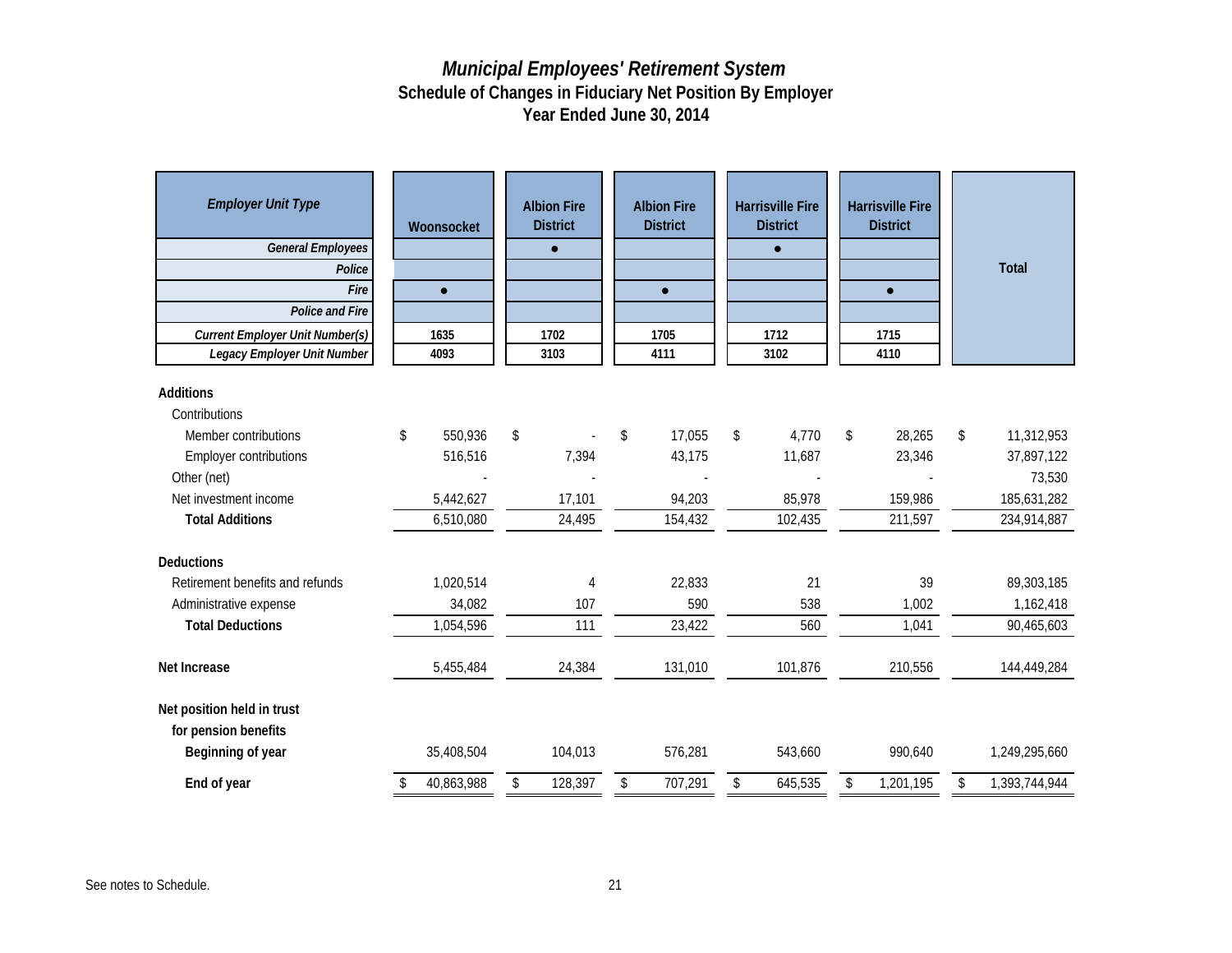#### NOTES TO SCHEDULE OF CHANGES IN FIDUCIARY NET POSITION BY EMPLOYER

#### **1. Plan Description and Governance**

The Employees' Retirement System of the State of Rhode Island (the System) acts as a common investment and administrative agent for pension benefits to be provided through various defined benefit and defined contribution retirement plans. The System is administered by the State of Rhode Island Retirement Board which was authorized, created and established as an independent retirement board to hold and administer, in trust, the funds of the retirement system.

Each plan's assets are accounted for separately and may be used only for the payment of benefits to the members of that plan, in accordance with the terms of that plan.

The Municipal Employees' Retirement System (MERS) was established by Rhode Island General Law and placed under the management of the Retirement Board to provide retirement allowances to employees of municipalities, housing authorities, water and sewer districts, and municipal police and fire persons that have elected to participate.

#### **2. Plan Membership and Benefit Provisions**

#### *Participating employers are summarized below:*

| Municipalities, housing authorities, water and sewer districts | 68               |
|----------------------------------------------------------------|------------------|
| Municipal police and fire departments                          | $\underline{45}$ |
| Total participating units as of the actuarial valuation        |                  |
| at June 30, 2013                                               | <u> 113</u>      |

#### *Plan members:*

|                                                          | Retirees and<br>beneficiaries | Terminated plan<br>members entitled<br>to but not yet<br>receiving benefits | Active<br>Vested | Active<br>Non-vested | Total by<br>Plan |
|----------------------------------------------------------|-------------------------------|-----------------------------------------------------------------------------|------------------|----------------------|------------------|
| <b>MERS</b><br>General Employees<br><b>Public Safety</b> | 4,393<br>678                  | 2.545<br>148                                                                | 3,418<br>766     | 2,483<br>689         | 12,839<br>2,281  |
| Total by type                                            | 5,071                         | 2.693                                                                       | 4.184            | 3.172                | 15,120           |

*Plan vesting provisions –* after five years of service*.* 

*Retirement eligibility and plan benefits –* For general employees prior to June 30, 2012 the plan provided retirement benefits equal to 2% of a member's final average salary multiplied by the number of years of total service up to a maximum of 75%. Such benefits are available to members at least age 58 with 10 years of service or after 30 years of service at any age. Benefits accrued at June 30, 2012 are protected under the Rhode Island Retirement Security Act until it is exceeded by the member's full years of service credit, including service after June 30, 2012, multiplied by the average of five consecutive years of compensation. Effective July 1, 2012 the retirement age will mirror the Social Security Normal Retirement Age not to exceed age 67. Members will receive a benefit accrual of 1.0% per year based on the five-year average compensation.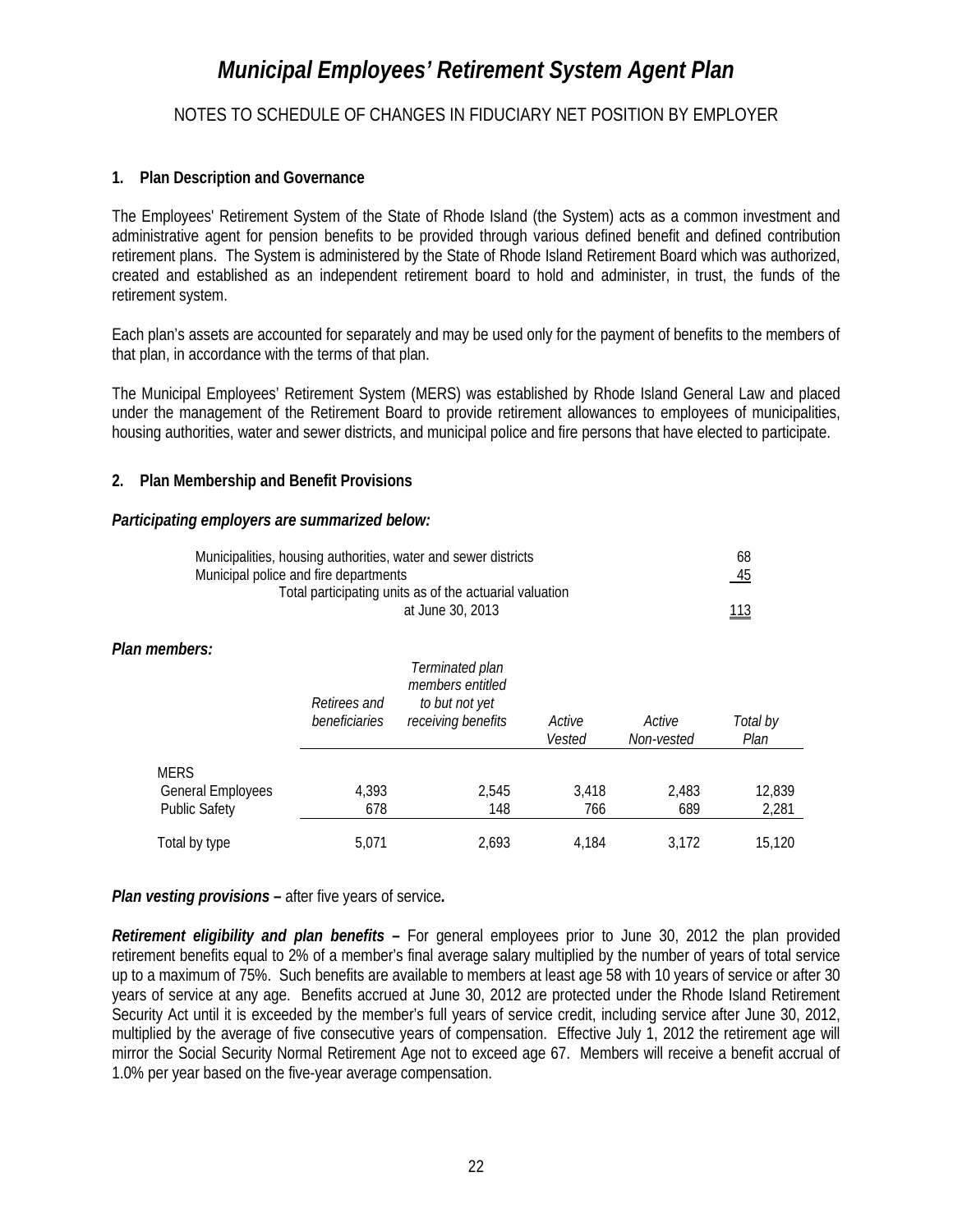#### NOTES TO SCHEDULE OF CHANGES IN FIDUCIARY NET POSITION BY EMPLOYER

#### **2. Plan Membership and Benefit Provisions (continued)**

Joint and survivor options are available as well as the Service Retirement Allowance (SRA) Plus option that provides for the payment of a larger benefit before the attainment of age sixty-two (62) and a reduced amount thereafter. The reduced amount is equal to the benefit before age sixty-two (62), including cost-of-living increases, minus the member's estimated social security benefit payable at age sixty-two (62).

Prior to June 30, 2012 police and fire personnel may retire at age 55 if they have 10 years of service or after 25 years of service at any age. An option may be elected to provide a 20 year service pension with a benefit equal to 2.5% for each year of service up to a maximum of 75% for police and fire personnel. Benefits are based on the average of the highest three consecutive years' earnings, exclusive of overtime.

The new retirement age will be 55 years old with 25 years of total service or for members with five years of service but less than 25 years of service the new retirement age will mirror the Social Security Normal Retirement Age not to exceed 67. Police officers or firefighters, that are at least 45 years old, have 10 or more years of contributing service and are eligible to retire prior to age 52 under the law in effect on June 30, 2012, may retire at age 52.

As of June 30, 2012 members will continue to have a frozen benefit accrual of 2.0% per year for a standard 25 year with any age and out plan; 2.5% for a standard 20 year with any age and out plan. Effective July 1, 2012 the optional 20 and 25 year with retirement at any age plans have been eliminated. The benefit accrual for all plans will be 2.0% per year based on the five-year average compensation, exclusive of overtime. Police and fire employees may retire with a reduced pension benefit if they have 20 years of service and are within five years of their retirement eligibility. The actuarially reduced benefit will be calculated based on how close the member is to the eligibility date that is prescribed in the Rhode Island Retirement Security Act.

The plan also provides survivor's benefits; and certain lump sum death benefits.

*Cost of Living Adjustments –* An optional cost-of-living provision may be elected for police and fire personnel and general employees. The Cost of Living Adjustment (COLA) has been suspended for any unit whose funding level is less than 80%. The COLA provision can be reviewed in a five-year interval. When the funding level of a plan exceeds 80% funded eligible retirees may receive a COLA annually effective on their date of retirement plus one month.

The COLA will be calculated as the five (5) year smoothed investment rate of return less 5.50%, with a 0.00% floor and a 4.00% cap. For police and fire units, COLA will be delayed until the later of age 55 or three years after retirement. For general employee units, COLA will be delayed until the later of the Social Security Normal Retirement Age or three years after retirement. The COLA will be applied to the first \$25,000 of benefits indexed annually.

*Disability retirement provisions -* The plan also provides nonservice-connected disability benefits after 5 years of service; service-connected disability pensions with no minimum service requirement.

#### **3. Relationship to the Plan Financial Statements**

Contributions, benefits and net position are maintained for each MERS employer unit. Certain costs which are common to the administration of the overall pension system are allocated first to the each plan and then to each MERS employer unit.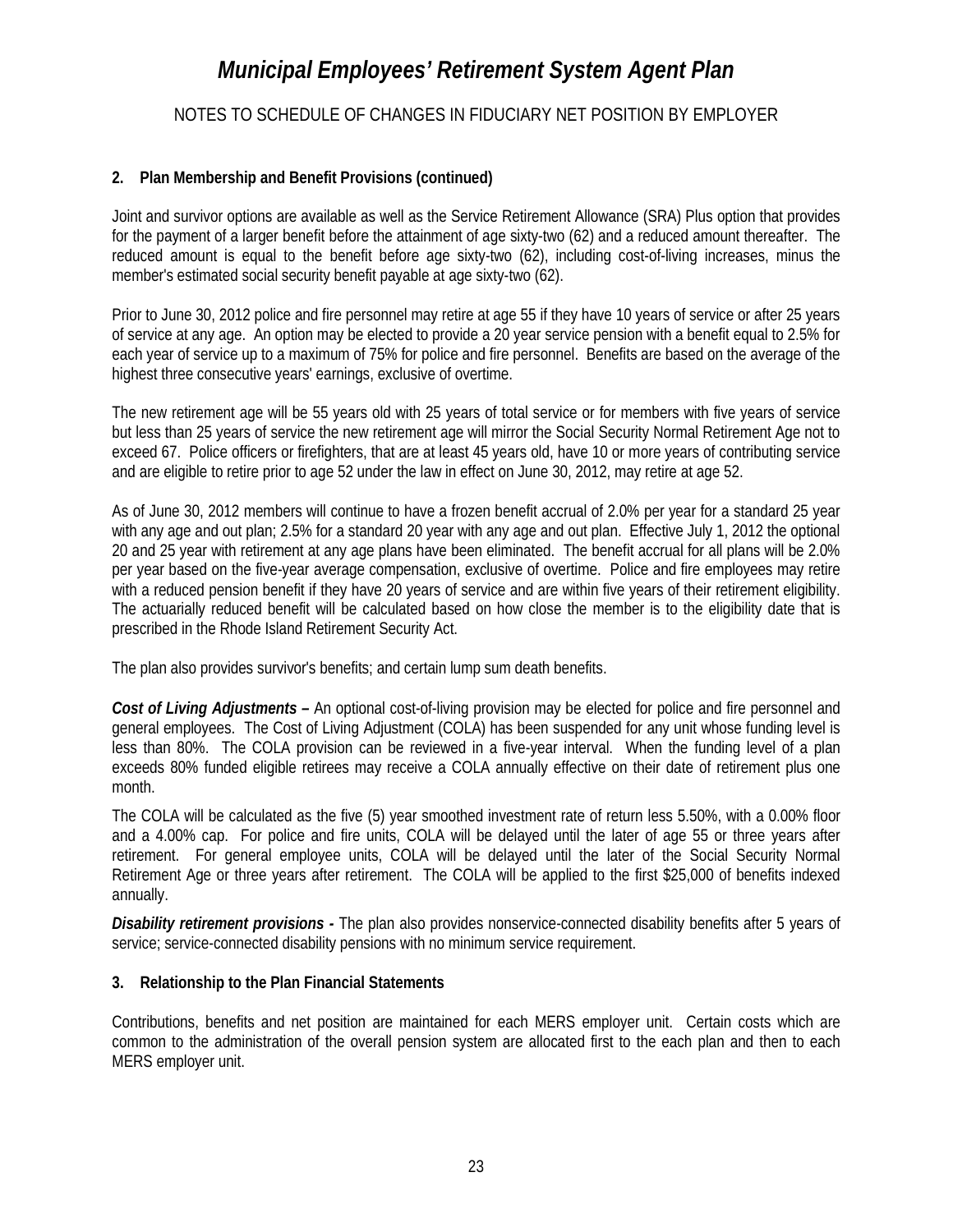#### NOTES TO SCHEDULE OF CHANGES IN FIDUCIARY NET POSITION BY EMPLOYER

#### **3. Relationship to the Plan Financial Statements (continued)**

This report was prepared to provide participating employers with additional information needed to comply with the financial reporting requirements of GASB Statement No. 68 *Accounting and Financial Reporting for Pensions.*  Additional financial information for the Employees' Retirement System of Rhode Island (including the MERS plan) is available in the System's audited financial statements for the fiscal year ended June 30, 2014 a[t www.ersri.org.](http://www.ersri.org/)

Certain additions and deductions are presented differently on the Schedule of Changes in Fiduciary Net Position by Employer from the presentation in the System's audited financial statements for the fiscal year ended June 30, 2014 as summarized below.

| As presented in the on System's audited<br>financial statements for the fiscal year ended<br>June 30, 2014: |           |
|-------------------------------------------------------------------------------------------------------------|-----------|
| Interest on service credits purchased                                                                       | \$69,543  |
| Miscellaneous revenue                                                                                       | 16,530    |
| Service credit transfers (net)                                                                              | (12, 543) |
| As presented in the Schedule of Changes in                                                                  |           |
| Fiduciary Net Position by Employer:                                                                         |           |
| Additions - Other (net)                                                                                     | \$73.530  |

Rounding results in minor differences between the Schedule of Changes in Fiduciary Net Position by Employer and the System's audited financial statements for the fiscal year ended June 30, 2014.

#### **4. Summary of Significant Accounting Policies**

**Basis of Accounting –**The financial statements of the System are prepared on the accrual basis of accounting. Under this method, revenues are recorded when earned and expenses are recorded when incurred. Plan member contributions are recognized in the period in which the wages, subject to required contributions, are earned for the performance of duties for covered employment. Employer contributions to the plan are recognized when due and the employer has made a formal commitment to provide the contributions.

These financial statements were prepared in accordance with accounting principles generally accepted in the United States of America as prescribed by the Governmental Accounting Standards Board (GASB). The Governmental Accounting Standards Board (GASB) is responsible for establishing generally accepted accounting principles for defined benefit and defined contribution plans established and administered by governmental entities.

**Cash and Cash Equivalents -** Cash represents cash held in trust in a financial institution. Cash equivalents are highly liquid investments with a maturity of three months or less at the time of purchase.

**Investments** - Investment transactions are recorded on a trade date basis. Gains or losses on foreign currency exchange contracts are included in income consistent with changes in the underlying exchange rates. Dividend income is recorded on the ex-dividend date.

**Method Used to Value Investments -** Investments are recorded in the financial statements at fair value. Fair value is the amount that a plan can reasonably expect to receive for an investment in a current sale between a willing buyer and a willing seller - that is, other than a forced liquidation sale.

Short-term investments are generally carried at cost or amortized cost, which approximates fair value.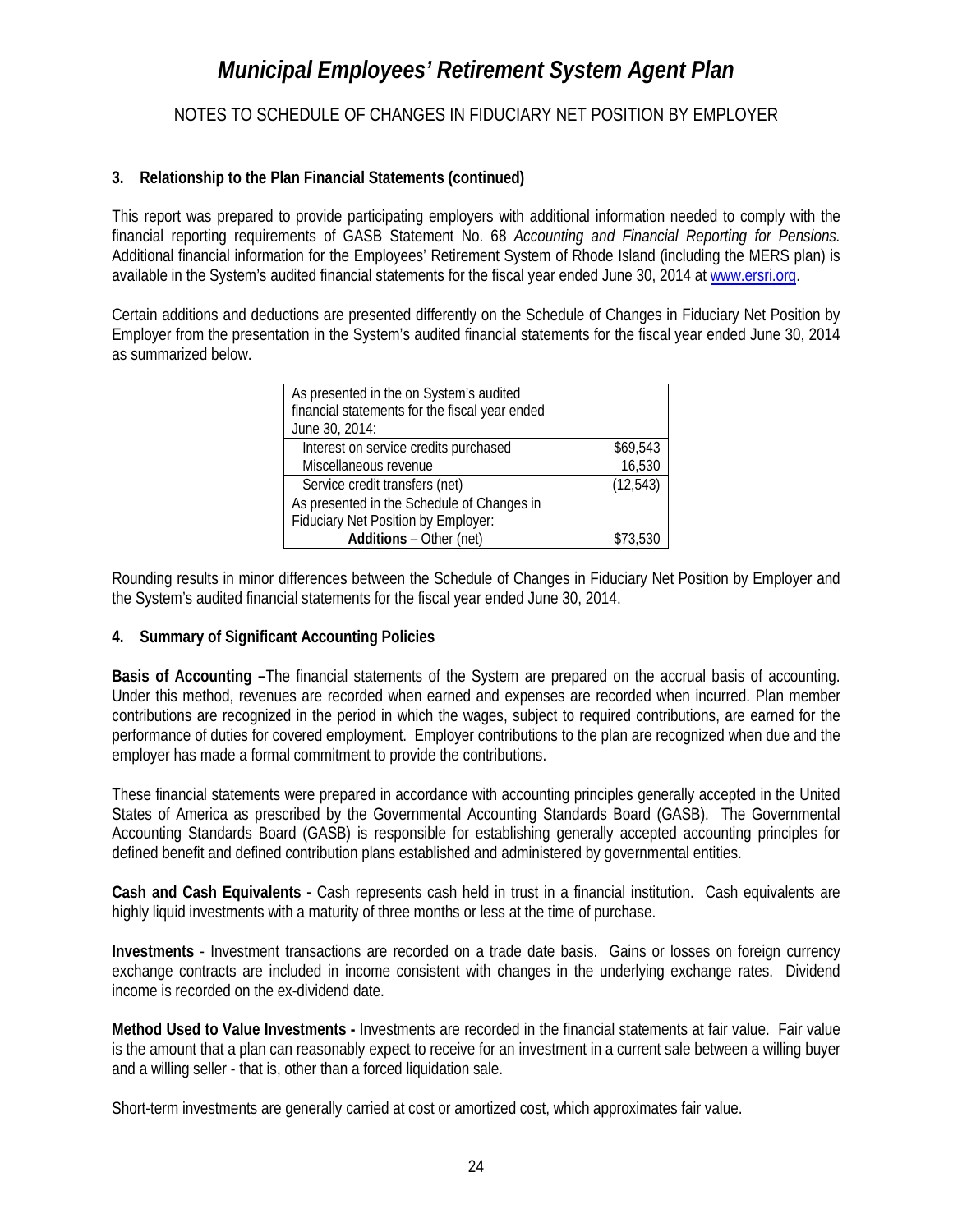NOTES TO SCHEDULE OF CHANGES IN FIDUCIARY NET POSITION BY EMPLOYER

#### **4. Summary of Significant Accounting Policies (continued)**

The fair value of fixed income securities and domestic and international equity securities is generally based on published market prices and quotations from national security exchanges and securities pricing services. The fair value of mutual fund investments reflects the published closing net asset value as reported by the fund manager.

Commingled funds include institutional domestic equity index and international equity index funds. The fair value of these commingled funds is based on the reported net asset value (NAV) based upon the fair value of the underlying securities or assets held in the fund. The determination of fair value for other commingled funds, which include hedge, private equity, and real estate funds is described in the succeeding paragraphs.

Futures contracts are valued at the settlement price established each day by the board of trade or exchange on which they are traded.

The System also trades in foreign exchange contracts to manage exposure to foreign currency risks. Such contracts are used to purchase and sell foreign currency at a guaranteed future price. The change in the estimated fair value of these contracts, which reflects current foreign exchange rates, is included in the determination of the fair value of the System's investments.

Other investments that are not traded on a national security exchange (primarily private equity and real estate investments) are generally valued based on audited December 31 net asset values adjusted for (1) cash flows for the period January 1 to June 30 (which principally include additional investments and partnership distributions), and (2) significant changes in fair value as determined or estimated by the general partners as of June 30. The general partners estimate the fair value of the underlying investments held by the partnership periodically. Publicly traded investments held by the partnerships are valued based on quoted market prices. If not publicly traded, the fair value is determined by the general partner. Financial Accounting Standards Board ASC Topic 820, *Fair Value Measurements and Disclosures,* requires private equity and real estate limited partnership general partners to value non-publicly traded assets at current fair value, taking into consideration the financial performance of the issuer, cash flow analysis, recent sales prices, market comparable transactions, a new round of financing, a change in economic conditions, and other pertinent information. ERSRI management considers the fair values reported by the general partners at June 30 in addition to the audited net asset values at December 31 adjusted for cash flows for the period January 1 to June 30 in determining the fair value of private equity and real estate investments on the financial statements of ERSRI.

Private equity and real estate investments represented 6.6% and 3.1%, respectively of the total reported fair value of all ERSRI investments at June 30, 2014. Of the underlying holdings within private equity investments, approximately 21% were valued based on quoted market prices. The remaining underlying assets were valued generally following the objectives outlined above. Because these fair values were not determined based on quoted market prices, the fair values may differ from the values that would have been determined had a ready market for these investments existed.

Hedge funds are valued based on information provided by the fund manager and as verified by their respective third party administrator. Of the underlying holdings within the hedge funds approximately 69% were valued based on Tier 1 inputs (unadjusted quoted prices in active markets that are accessible at the measurement date for identical, unrestricted investments) and 25% as Tier 2 inputs (other significant inputs, either directly or indirectly, at the measurement date such as a) quoted prices for similar assets or liabilities in active markets; b) quoted prices for identical or similar assets and liabilities in markets that are not active; c) observable inputs, other than quoted prices, for assets and liabilities; or d) inputs that are derived from or corroborated by observable market data by correlation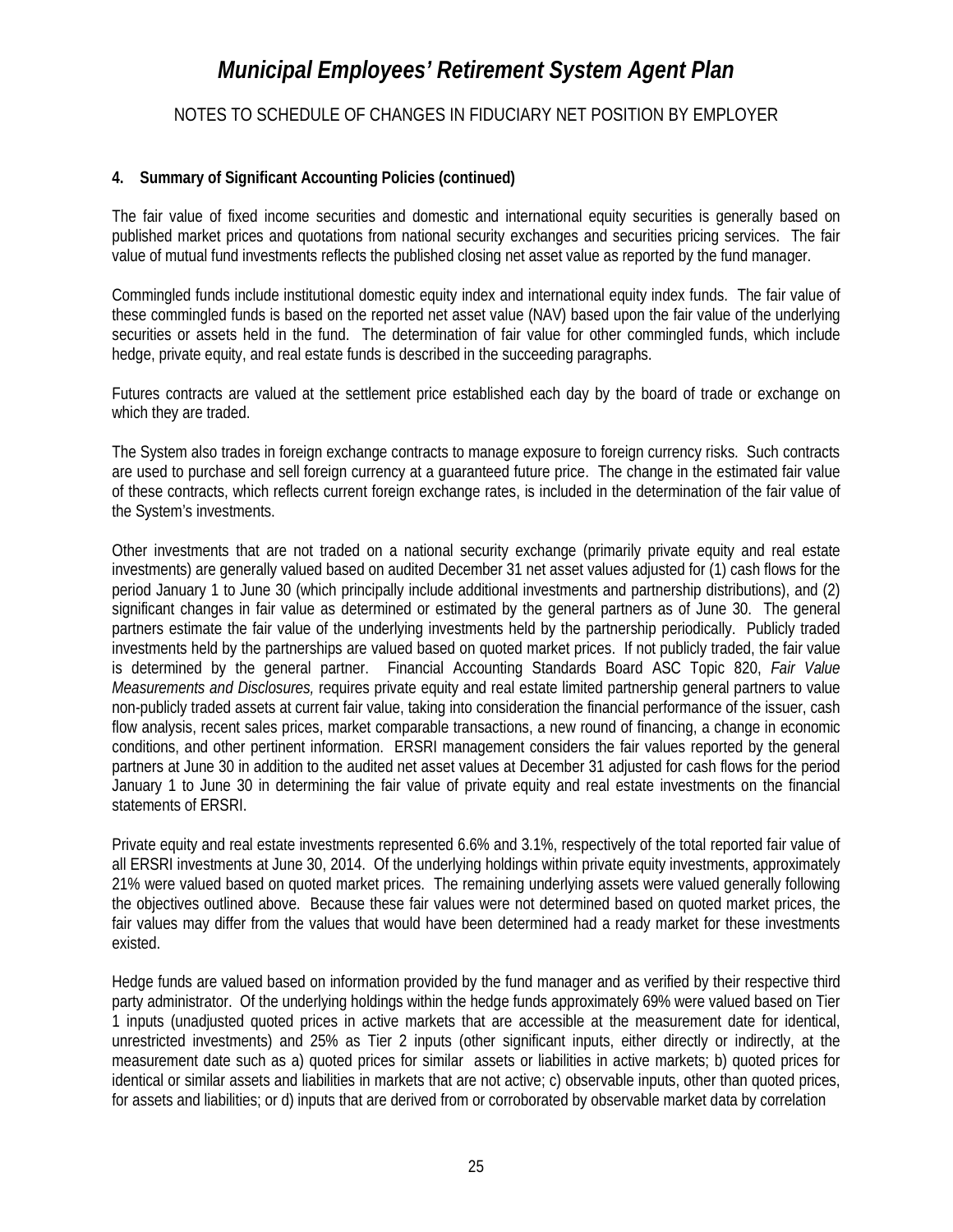NOTES TO SCHEDULE OF CHANGES IN FIDUCIARY NET POSITION BY EMPLOYER

#### **4. Summary of Significant Accounting Policies ( continued)**

or other means). The remaining underlying holdings within the hedge funds approximating 6% were valued based on Tier 3 inputs (unobservable inputs which are developed based on the best information available in the circumstances, which might include the fund's own data).

**Contributions** - Plan member contributions for the defined benefit plans are recognized in the period in which the wages, subject to required contributions, are earned for the performance of duties for covered employment. Employer contributions to each defined benefit plan are recognized when due and the employer has made a formal commitment to provide the contributions.

**Benefits** - Benefits and refunds are recognized when due and payable in accordance with the terms of each plan.

**Investment expenses –** Certain investment management expenses are presented separately as a component of net investment income and include investment consultants, custodial fees, direct investment expenses allocated by managers, and allocated Office of the General Treasurer expenses associated with oversight of the portfolio. In some instances (hedge funds, private equity, real estate investments, and cash investments), investment related costs are not readily separable from investment income and consequently investment income is recorded net of related expenses.

**Use of Estimates –** The preparation of financial statements in conformity with accounting principles generally accepted in the United States of America requires management to make estimates and assumptions that affect the reported amounts of assets and liabilities and disclosures of contingencies. These estimates are subject to a certain amount of uncertainty in the near term, which could result in changes in the values reported for those assets in the statements of fiduciary net position. Because of the inherent uncertainty in the valuation of privately held securities, the fair value may differ from the values that would have been used if a ready market for such securities existed, and the difference can be material. Estimates also affect the reported amounts of income/additions and expenses/deductions during the reporting period. Actual results could differ from these estimates.

#### **5. Contributions**

Contribution requirements for plan members and employers are established pursuant to Rhode Island General Laws. Employers are required to contribute at an actuarially determined rate for the defined benefit plans. Employer contributions for the defined contribution plan are prescribed by statute. Plan member contributions for the defined benefit and defined contribution plans are fixed by statute. Member and employer contribution rates are subject to amendment by the General Assembly.

#### **(a). Funding Policy**

The funding policies, as set forth in Rhode Island General Law, Section 36-10-2 and 45-21-42 provide for actuarially determined periodic contributions to the plans. The actuarial valuation uses the Entry Age Normal actuarial cost method. Under this method, the employer contribution rate is the sum of (i) the employer normal cost rate, and (ii) a rate that will amortize the unfunded actuarial liability. The valuation is prepared on the projected benefit basis, under which the present value, at the assumed rate of return (currently 7.5 percent), of each participant's expected benefit payable at retirement or death is determined, based on age, service, gender and compensation.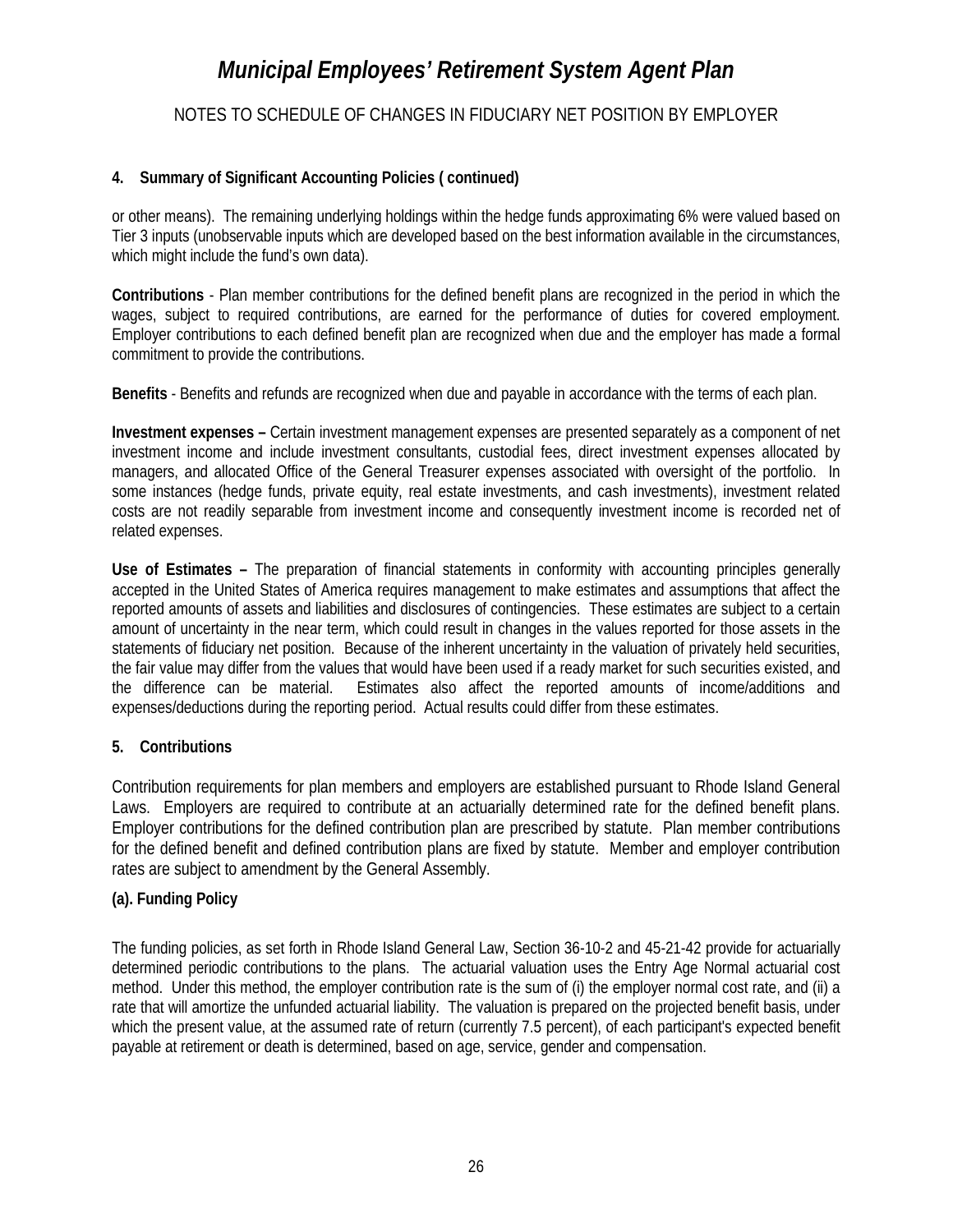#### NOTES TO SCHEDULE OF CHANGES IN FIDUCIARY NET POSITION BY EMPLOYER

#### **5. Contributions (continued)**

The employer contributions required to support the benefits of the Plan are determined following a level funding approach, and consist of a normal contribution and an accrued liability contribution. The normal contribution is determined using the "entry age normal" method. Under this method, a calculation is made to determine the rate of contribution which, if applied to the compensation of each individual member during the entire period of anticipated covered service, would be required to meet the cost of all benefits payable on his behalf. This method is commonly referred to as the Individual Entry Age Actuarial Cost Method.

The unfunded actuarial accrued liability (UAAL) is amortized as a level percent of payroll over a closed period. For underfunded plans, the period is 25 years as measured from June 30, 2010, or 21 years as of the current valuation date for any existing UAAL. Beginning with the June 30, 2014 actuarial valuation, new experience gains and losses for underfunded plans are amortized over individual closed periods of 20 years using the process of "laddering". Overfunded plans will have an amortization rate calculated using a single base amortized over an open period of 20 years.

#### **(b). Contribution rates**

Employer contribution rates for fiscal 2014 for MERS employers were developed based on actuarial valuations performed as of June 30, 2011. Employee contribution rates are statutorily determined. The table below displays the contribution rates for the year ended June 30, 2014:

| <b>Plan</b><br>General<br>Employees | Employee<br>1.00% (additional 1% with a cost-of-living<br>adjustment) | Employer<br>68 Municipalities, housing authorities, water<br>and sewer districts contributed various<br>actuarially determined rates. |
|-------------------------------------|-----------------------------------------------------------------------|---------------------------------------------------------------------------------------------------------------------------------------|
| <b>Public Safety</b>                | 7.00% (additional 1% with a cost-of-living<br>adjustment)             | 45 Municipal police and fire departments<br>contributed various actuarially determined<br>rates.                                      |

#### **6. Administrative Expenses**

Pursuant to General Law section 36-8-10.1, administrative costs of the System are financed through investment earnings up to a maximum of 0.175% of the average total investments before lending activities as reported in the annual report of the Auditor General for the next preceding five (5) fiscal years. Such amounts are transferred to a restricted receipt account within the State's general fund. Any unencumbered funds on June 30 of any fiscal year are credited to the plans in the same proportion as their contributions to the restricted receipt account.

Administrative expenses of the System, financed as described in the preceding paragraph, include expenses within the Office of General Treasurer related to oversight of the System's investment portfolio. Consistent with generally accepted accounting principles, these expenses have been included with investment expenses on the accompanying financial statements.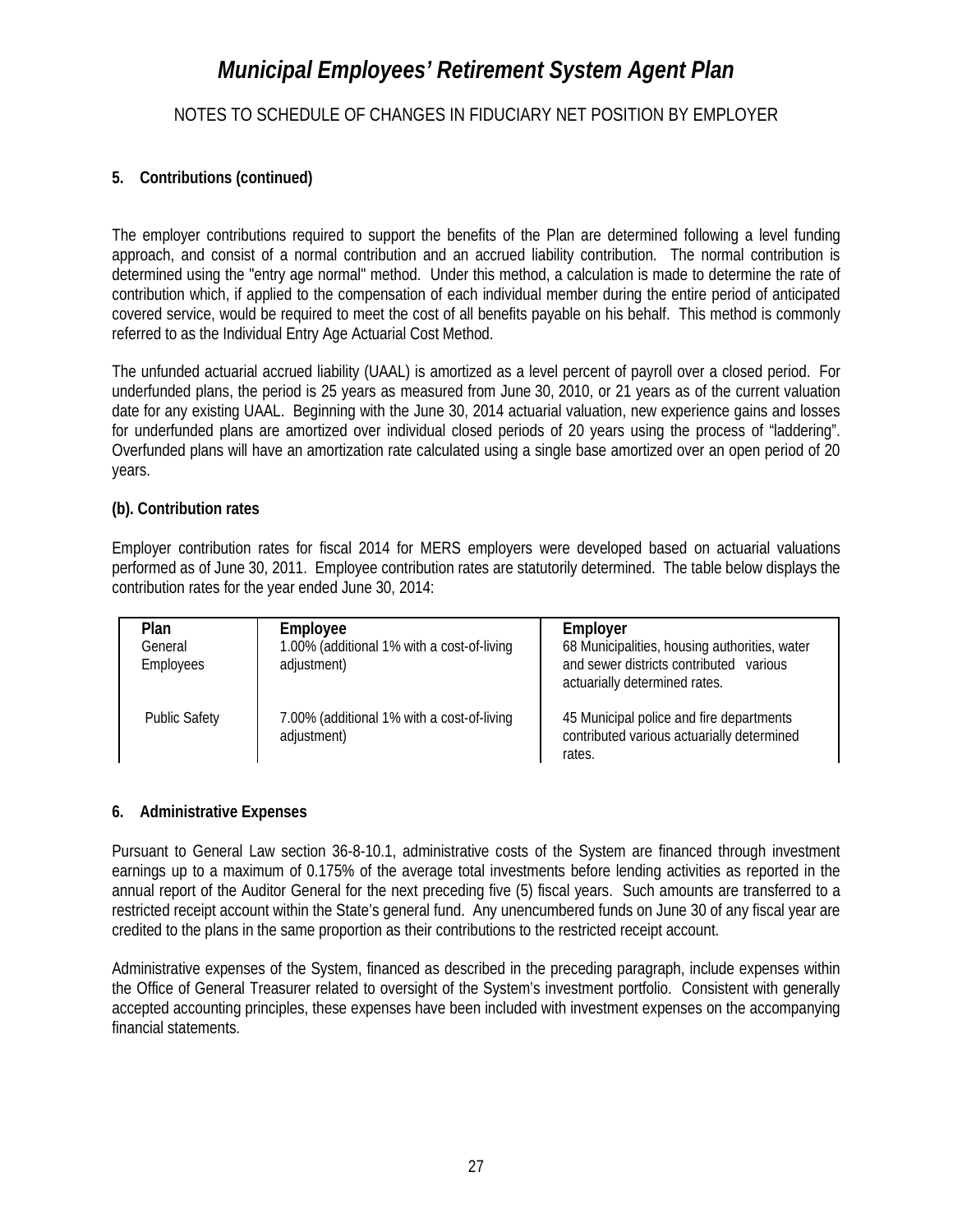#### NOTES TO SCHEDULE OF CHANGES IN FIDUCIARY NET POSITION BY EMPLOYER

#### **7. Commitments**

The State Investment Commission has committed to fund certain private equity and real estate investment managers at a predetermined subscription amount. Outstanding unfunded investment commitments at June 30, 2014 totaled \$461 million for the System as a whole. These commitments will be funded through cash available within the pooled investment trust generated through investment income and/or liquidation of other investments.

The system's investments in hedge funds are generally subject to "lock-up" provisions that limit (subject to certain exceptions) the ability to withdraw amounts previously invested for a period of one to three years after the initial investment. At June 30, 2014, investments totaling \$175,478,062 are subject to these withdrawal limitation provisions. In addition, assets totaling \$967,109 are held in Indus Asia Pacific Distribution Holding Company II, Ltd., a vehicle managing the liquidation of investments held in private securities. Cash will be distributed as investments are sold. The remainder of hedge fund assets are available for redemption either on a month end or quarter end basis, and are subject to notice periods which vary by fund and range from 2 days to 90 days.

The System is committed under a ten-year development and operating agreement to design, transition, and implement new line-of-business, general ledger accounting system, and payroll administration systems. The contract requires monthly payments through fiscal 2022. Total payments over the contract period are estimated at \$22 million.

#### **8. Subsequent events**

Subsequent to June 30, 2014 (the measurement date), litigation challenging the various pension reform measures enacted in previous years by the General Assembly (2009, 2010, and 2011) was settled. The final settlement approved by the Court on July 8, 2015 also included enactment of the pension settlement provisions by the General Assembly.

The amended benefit provisions in the newly enacted legislation and settlement agreement have not been reflected in the determination of the net pension liability at June 30, 2014 (the measurement date). These amended benefit provisions are summarized below:

- Employees with more than 20 years of service at July 1, 2012 will increase their employee contribution rate from 3.75% to 11% and participate solely in the defined benefit plan going forward – service credit accruals will increase from 1% to 2% per year.
- Employees with more than 10 but less than 20 years of service at July 1, 2012 will receive an increased employer contribution to the defined contribution plan.
- Retirees as of June 30, 2015 will receive two \$500 stipends; the interim cost of living increases will occur at 4 year rather than 5 year intervals.
- Minor adjustments were made to the actuarial reduction for employees choosing to retire early.

These amendments are not considered to have a material effect on the net pension liability had they been retroactively applied to the calculation of the total pension liability at June 30, 2013 rolled forward to June 30, 2014. Actuarial analyses of the pension settlement provisions enacted by the General Assembly and approved by the Court for each MERS employer unit as of June 30, 2014 are available on ERSRI's website at ersri.org.